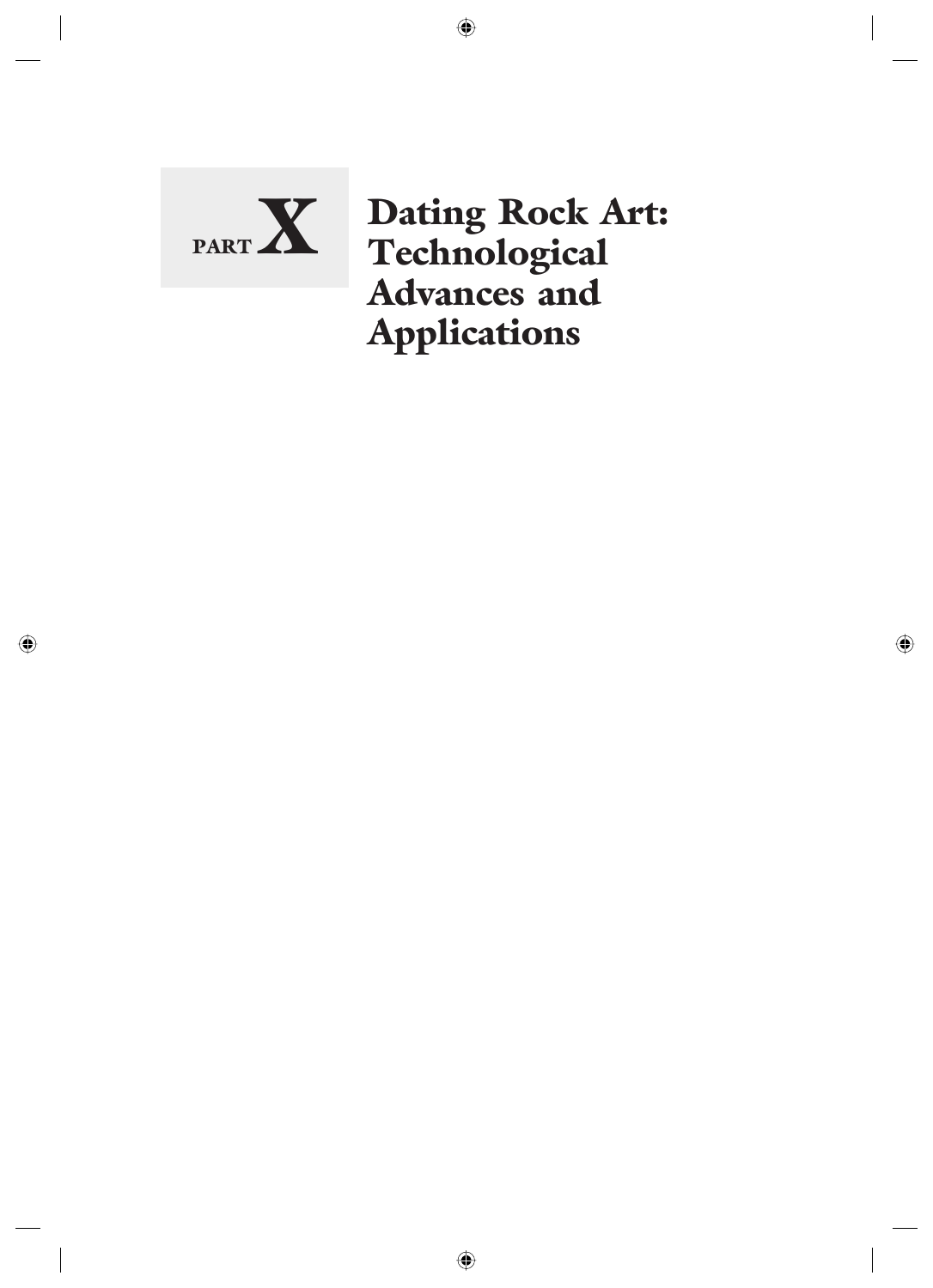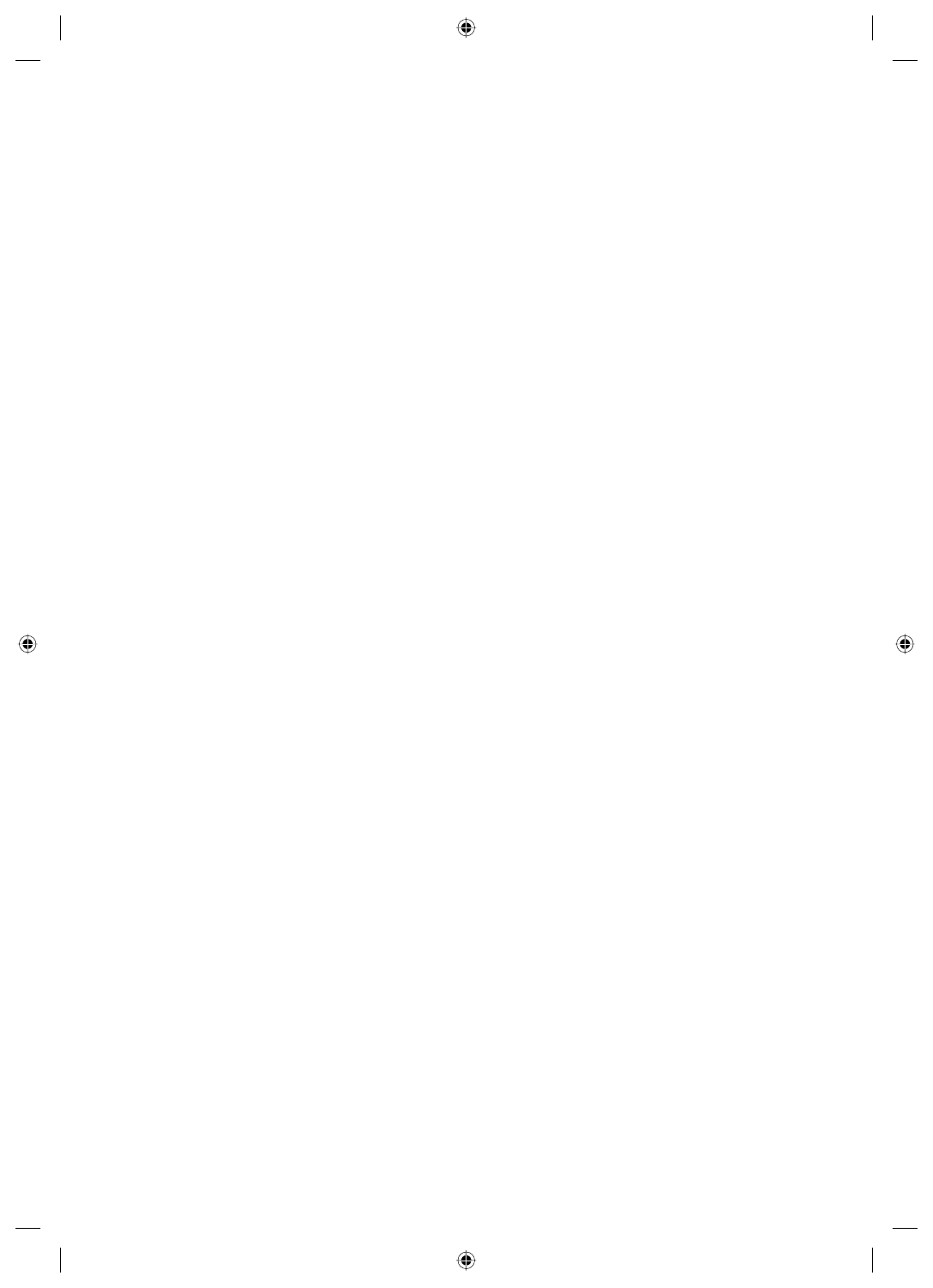

 **CHAPTER 32 Radiocarbon Dating of Rock Paintings: Incorporating Pictographs into the Archaeological Record** 

> *Karen L.Steelmanand Marvin W.Rowe*

> > ⊕

## **ABSTRACT**

⊕

This chapter includes a brief description of radiocarbon dating rock images with accelerator mass spectrometry. Analytical techniques used to identify inorganic mineral and organic pigments found worldwide are discussed. One challenge to dating rock paintings is small sample sizes and minimal organic material. Plasma chemistry is used to date both charcoal and inorganic pigmented paintings. Calcium oxalate accretions can, in ideal situations, provide minimum and maximum ages, but typically provide minimum ages only. Recommendations for reporting radiocarbon dates will be offered. More research applied to dating rock art using multiple techniques is required. We provide case studies from various continents.

⊕

Direct dating [of rock art] must always be performed to check archaeological hypotheses and address particular problems. Aimless dating would only provide unrelated data that would have to wait until they could be corroborated by other methods. (Clottes et al. 1992 :128 – 129)

The inclusion of rock art studies alongside other archaeological specialties is crucial for developing a synergistic approach to studying past cultures. At many sites, rock

⊕

*A Companion to Rock Art*, First Edition. Edited by Jo McDonald and Peter Veth.

© 2012 Blackwell Publishing Ltd. Published 2012 by Blackwell Publishing Ltd.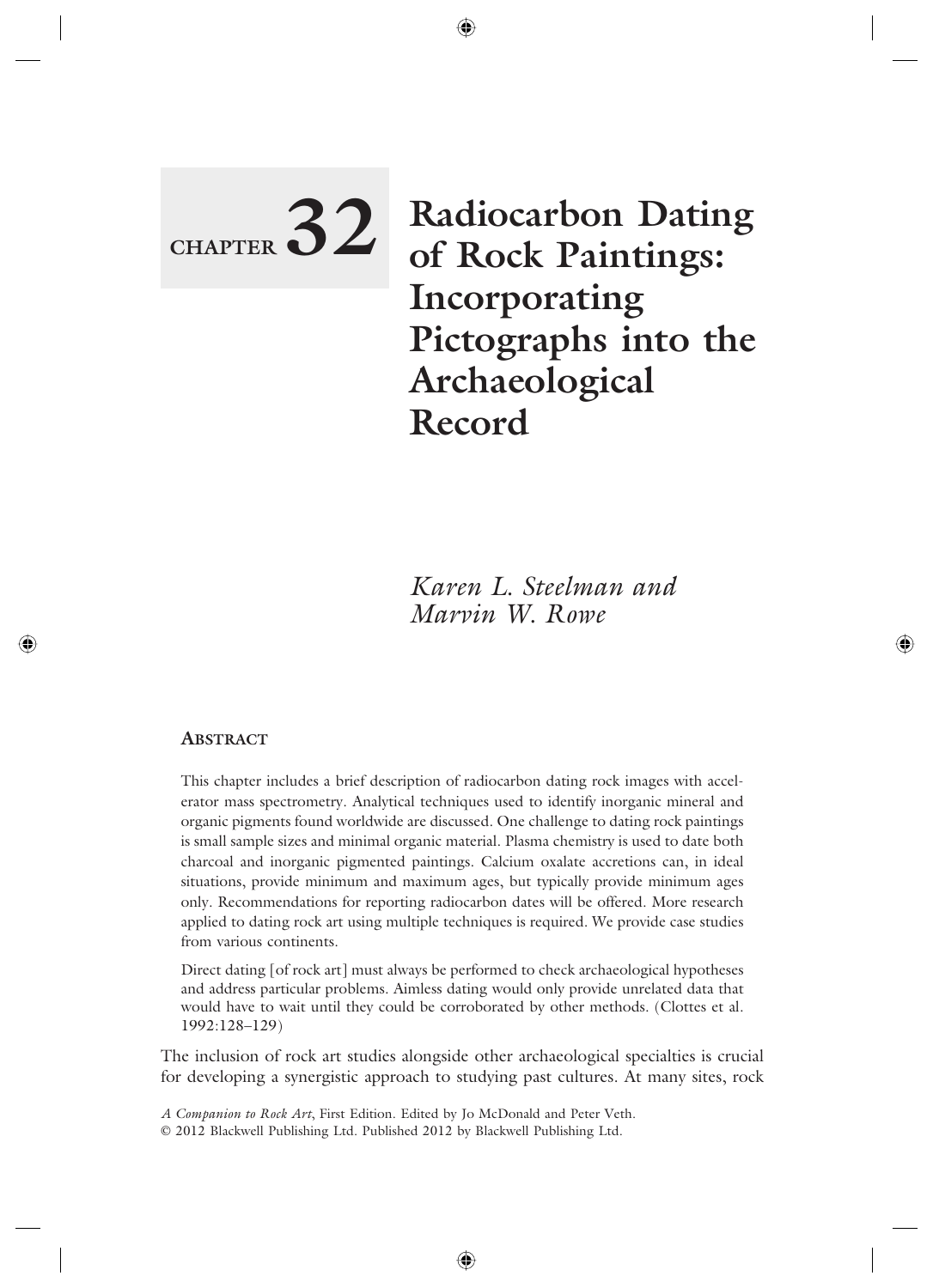art images have been cataloged with detailed descriptions as part of important and extensive recording projects, but without chronological information there is no way to directly relate the images to each other or the people who created them. In the past, rock art studies were neglected by mainstream archaeology, often relegated to providing attractive book covers for publishers. That situation was dictated by two assumptions held by most archaeologists: it was presumed impossible to directly date rock art with confidence or to interpret the cultural meanings associated with images.

⊕

The publication of this volume, the plethora of rock art papers in archaeology journals, and presentations at conference meetings all demonstrate the exciting research that is current in the field of rock art, particularly in the area of radiocarbon dating. Many advances have been made in interpreting rock art images in many locations (e.g., Lewis-Williams and Dowson 1988; Turpin 1991; Boyd 2003; McDonald and Veth 2009; Kaiser et al. 2010; Pettitt et al. 2010). Radiocarbon dating of rock art also makes it possible for images to be studied in association with excavated cultural materials. Alternatively, relative ages or approximate age ranges for some distinct genres of rock art have been possible using methods such as superimpositioning and stylistic analyses (Pettitt and Bahn 2003; McDonald and Veth 2008; Mulvaney 2009 ). These relative methods will continue to be crucial to rock art studies, as it is not possible or even desirable to directly date every image studied.

# **PAINT ON A ROCK CANVAS**

Pictographs – painted images on boulders and cave and rock-shelter walls – provide spectacular evidence of prehistoric cultures worldwide. However, if the pigment is not charcoal, the only organic material in the paint is most likely a binder or vehicle that was added to an inorganic pigment. After hundreds or thousands of years, the amount of organic material in a paint layer remaining on a rock wall is minuscule. Rowe discussed the attempts to chemically identify organic materials used in paints (Rowe 2001b); since then, various researchers have worked on this problem at specific sites (Mori et al. 2006; Vazquez et al. 2008; Livingston et al. 2009; Mazel et al.  $2010$ ).

⊕

Because pictographs are painted on mineral canvases, thin mineral accretions often cover painted images over time, making it virtually impossible to physically separate a paint layer from surrounding minerals when collecting a sample (Figure 32.1 ). These accretions can cause paintings to look faded, when, in fact, these accretions encase the paint and may have prevented erosion of the paint from a rock surface. In the case of limestone substrates, these accretions are predominantly calcium carbonate mixed with lesser amounts of calcium oxalate, both of which contain carbon that differs in age dramatically and may have little or no relation to the age of the art. In most rock art samples, and all painted on limestone, carbonates far outweigh the amount of carbon associated with the actual paint. In many cases, organic carbon comprises a very small fraction of the total sample carbon (e.g., <0.01 percent). Acid treatment, used traditionally in archaeological radiocarbon dating, may not be sufficient to remove calcium oxalate sometimes present and care must be taken to ensure complete removal of carbonates (Hedges et al. 1998; Armitage et al. 2001).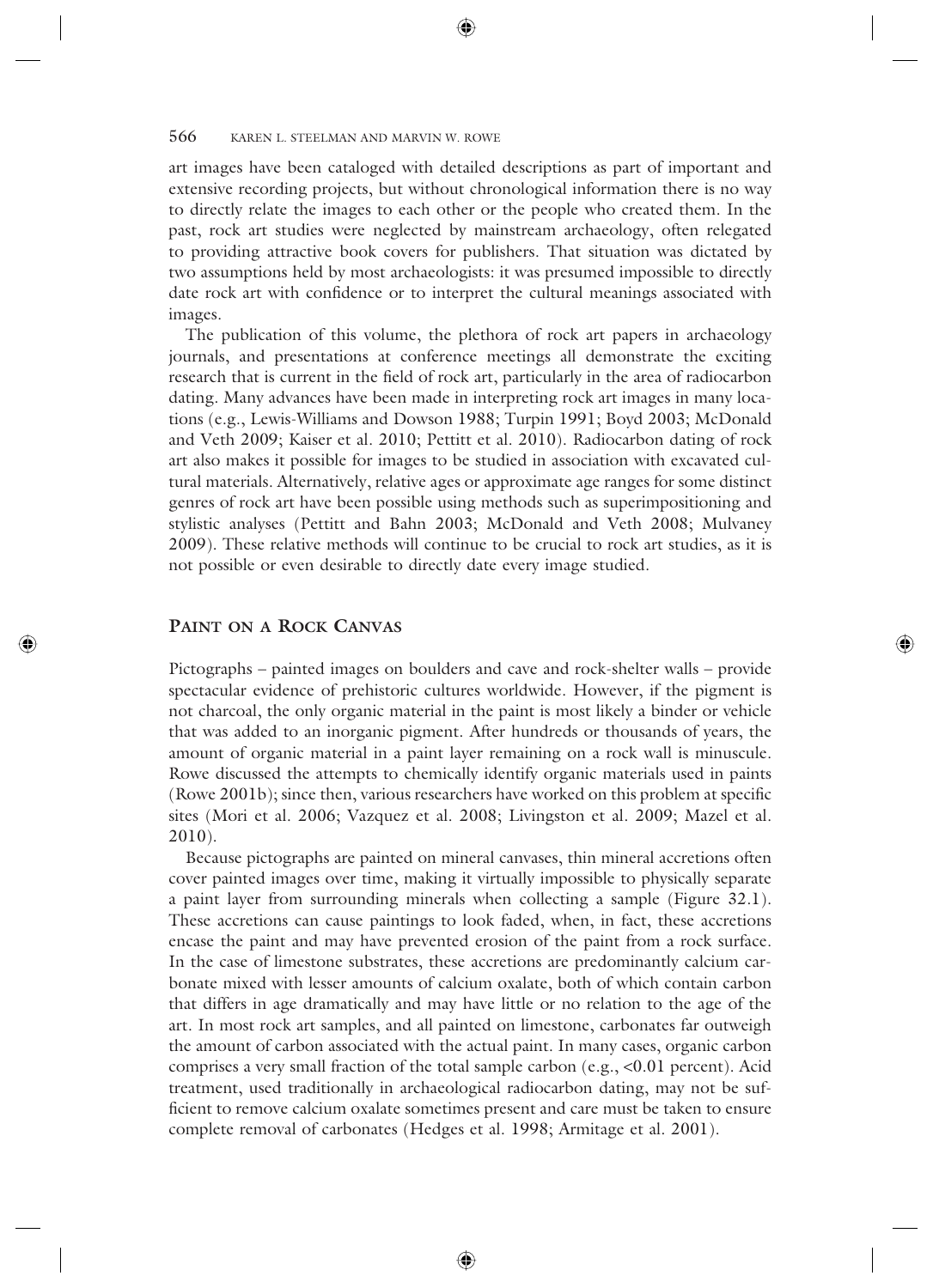### RADIOCARBON DATING OF ROCK PAINTINGS 567

⊕



⊕

**Figure 32.1** A polished section of a rock painting showing an accretion layer (a), principally calcium carbonate and calcium oxalate, which formed over the pigmented paint layer (b). Layer (c) is the limestone rock upon which the image was painted.

The introduction of accelerator mass spectrometry (AMS) in the late 1970s greatly reduced the amount of carbon necessary for radiocarbon analysis, which made it possible for the first time to date small paint samples. For radiocarbon  $(^{14}C)$  to be used as a chronometer or "clock," paint must be composed of organic material temporally related to the painting event: charcoal pigment, for example, or an organic binder/vehicle added during paint manufacture. Since 1990, over 200 radiocarbon dates have been obtained on rock paintings worldwide.

# **RADIOCARBON DATING**

⊕

Willard F. Libby published the first radiocarbon ages in the December 23, 1949 issue of *Science* with a "curve of knowns" (Arnold and Libby 1949). For "his method to use carbon - 14 for age determinations in archaeology, geology, geophysics, and other branches of science "(Nobel Foundation 1964 :587), Libby was awarded the Nobel Prize in Chemistry in 1960. As the principal technique used to establish chronologies within the past 50,000 years, radiocarbon dating has revolutionized archaeological research since the 1950s. However, it was not until the late 1980s that radiocarbon dating was first successfully applied to rock art studies (Hedges et al. 1987; van der Merwe et al. 1987 ). More recently, the premier place occupied by radiocarbon dating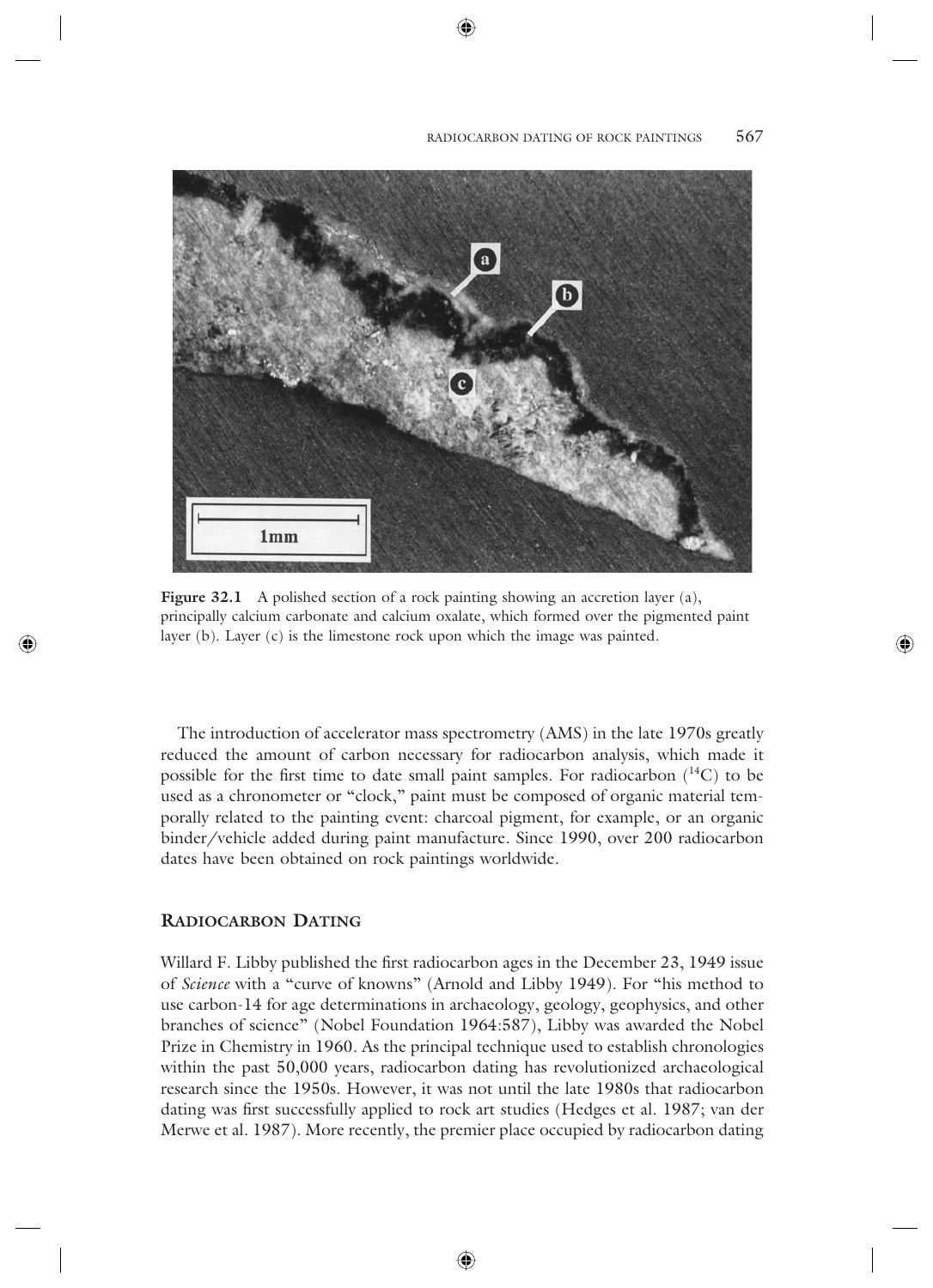in archaeology was emphasized in an article, " The 10 Greatest Archaeological Discoveries of the Twentieth Century" (Fagan 1999:34). Fagan wrote, "And then there is the eleventh discovery [radiocarbon dating]: a spectacular find from the laboratory of a chemist, not the dig of an archaeologist. Its impact is so great that we list it separately: the single greatest archaeological discovery of the century. "

⊕

## **Theory**

⊕

Radiocarbon dating is based upon the presence of the radioactive isotope,  $^{14}C$ , in all once-living organic materials. Radiocarbon  $(^{14}C)$  is produced naturally in the upper atmosphere by cosmic ray bombardment. When these cosmic particles interact with atmospheric gases, thermal neutrons are produced which in turn react with  $14N$ to form radiocarbon via an n-p nuclear reaction. Upon formation,  $^{14}C$  rapidly combines with oxygen to form  ${}^{14}CO_2$  and within hours mixes with atmospheric carbon dioxide initiating the carbon cycle. Radiocarbon enters the biosphere through photosynthesis and, subsequently, the food chain. A dynamic equilibrium is established between the atmosphere, hydrosphere, and biosphere with a known amount of  ${}^{14}C$ present in all living organisms due to the approximately steady rate of  ${}^{14}C$  production and the constant known decay rate of the radioisotope. But, once a plant or animal dies (and there is no exchange or uptake of  $^{14}$ C from the environment), the level of  $^{14}$ C then decreases due to radioactive decay. Radiocarbon decays by emission of a beta particle back to  $14N$ , following first-order kinetics. Using the Libby half-life of 5,568 years, the rate equation simplifies to an age equation of:

$$
t = -8033\ln(A/A_0)
$$

⊕

where *A* is the activity of <sup>14</sup>C atoms at time, *t*, and  $A_0$  is the initial activity of <sup>14</sup>C atoms at time zero. Thus, by measuring the remaining amount of  $^{14}C$  atoms in a sample, we can calculate the age by solving for time  $(t)$  or "years ago" since the sample was living.

Traditionally, the 14C concentration of a sample was determined by measuring its radioactivity. Known as *conventional techniques*, these methods count the number of beta decays emitted from a sample. Current conventional radiocarbon dating is usually performed by gas or liquid scintillation counters. To obtain sufficient counts of beta decay for a precision of  $\pm 1\%$  or  $\pm 80$  years BP (before present), typically 5–10 grams of *carbon* are needed. There is only one  ${}^{14}C$  atom for every trillion  ${}^{12}C$  atoms in a pre-bomb modern sample. And, for every minute of count time, less than  $14$   $^{14}$ C atoms will decay in a 1 gram sample of modern carbon (Taylor 1987). The development of low - background liquid scintillation counters reduced sample sizes to 250 mg, and mini-gas counters reduced sample sizes to ~100 mg, but with extended counting times on the order of days (Bowman 1990). With the onset of AMS, conventional radiocarbon laboratories have steadily declined in number.

Instead of measuring the decay products of  $^{14}C$ , an alternative and more efficient approach is to *directly* measure the amount of  $^{14}$ C relative to one of carbon's stable isotopes using mass spectrometry. A mass spectrometer separates individual particles by the differences of their mass-to-charge ratio. But, this cannot be accomplished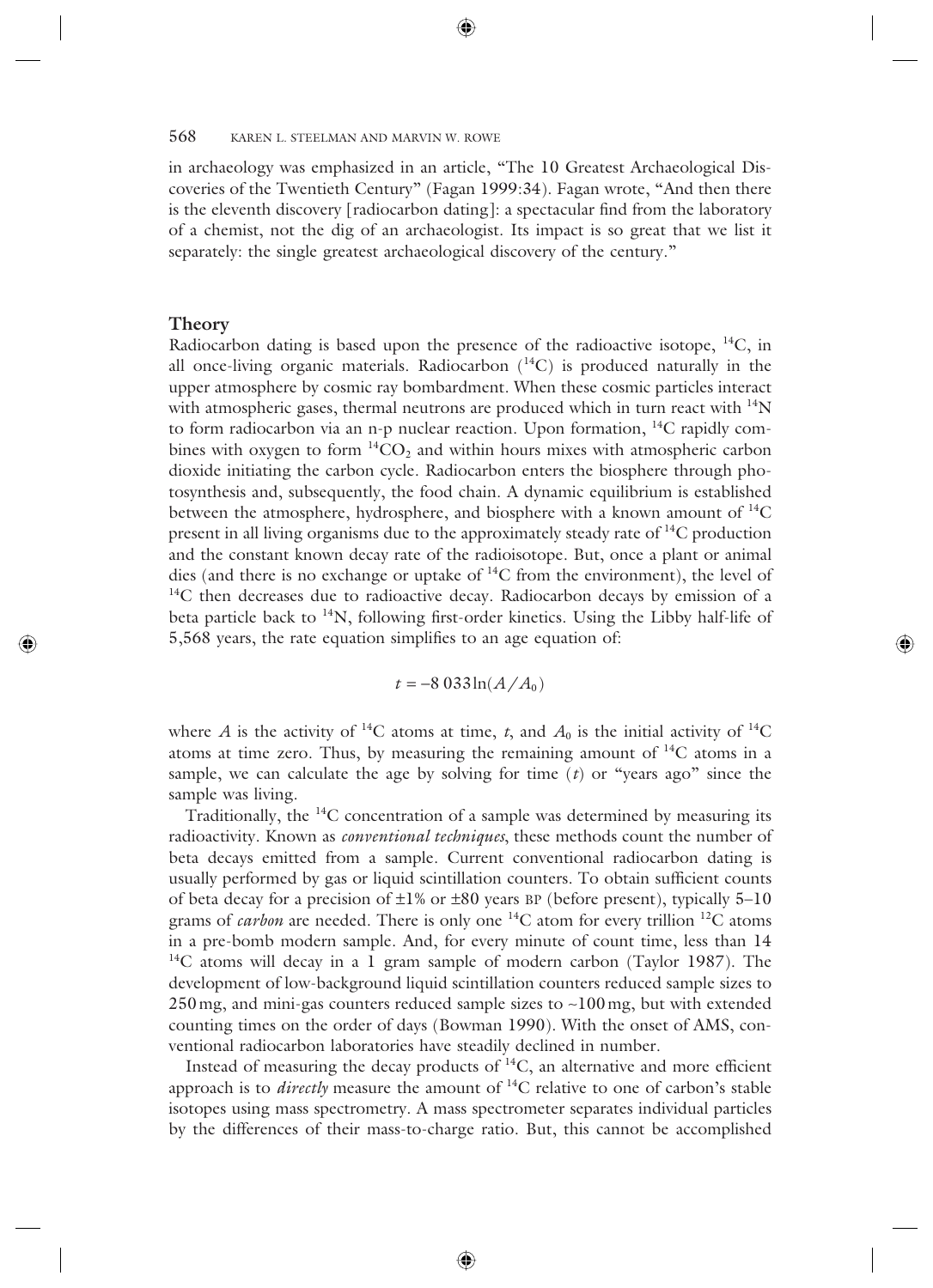

⊕

**Figure 32.2** Schematic of an accelerator mass spectrometry (AMS) instrument. This technique allows samples as small as 50 μg carbon to be radiocarbon dated.

using traditional mass spectrometry because the  ${}^{14}C^+$  signal is completely masked by interfering isobars from  $^{14}N^+$ ,  $^{13}CH^+$ , and  $^{12}CH_2^+$ . The use of a high-energy mass spectrometer and a cesium sputter ion source in the late 1970s eliminated these interferences (Bennett et al. 1977; Nelson et al. 1977; Muller et al. 1978). A basic schematic of an AMS instrument is shown in Figure 32.2 .

Accelerator mass spectrometry revolutionized archaeological dating, and now allows the routine measurement of samples as small as  $100 \mu$ g pure carbon, and even the measurement of samples as small as 50 μg carbon in special cases. Routine AMS analysis achieves an analytical precision of better than 0.5 percent for samples with less than 1 mg carbon, so that ages pertaining to the past 12,000 years are reproduced with an analytical confidence of a few decades (Scott and Harkness 2000). AMS thus provides the means for dating valuable artifacts where sampling must be minimized to limit destruction or for dating material where only a small amount of sample exists. There are over 30 AMS instruments throughout the world and many of them are dedicated to 14C analysis.

## **Practice**

⊕

When an archaeological artifact is radiocarbon dated, it typically undergoes four separate steps: (1) removal of a sample from a bulk artifact for analysis; (2) chemical pretreatment to remove contamination or isolation of sample-specific chemical compounds; (3) conversion of the carbon to a measurable form; and (4) measurement of  $^{14}$ C to determine age. The most widely used methods for steps 2 and 3 are acid–base–acid (ABA) treatments, followed by combustion of the sample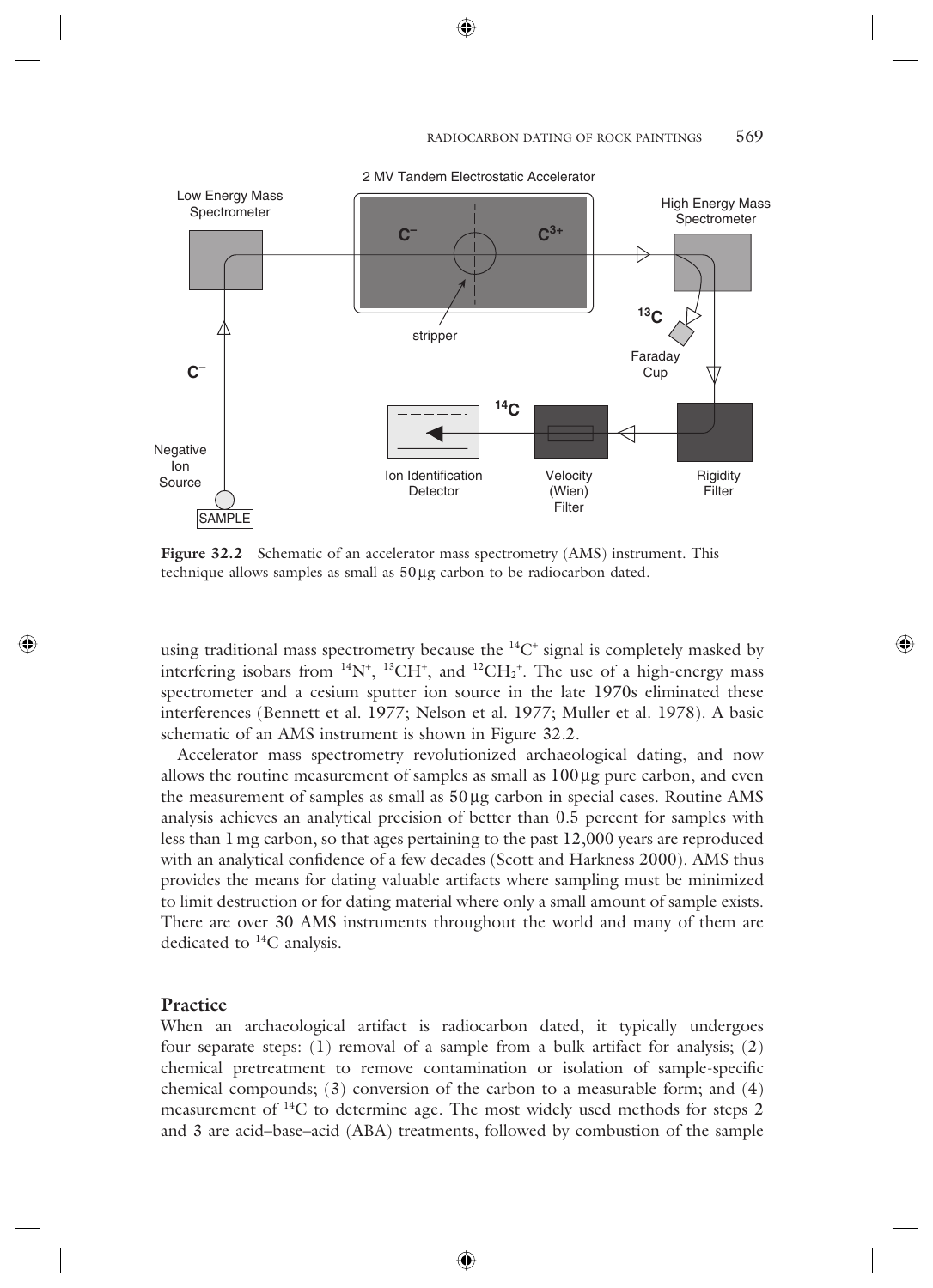using high temperatures. AMS is often used for step 4. Furthermore, radiocarbon results are typically (5) calibrated to a calendar age range and (6) should be reported with detailed information in the literature.

⊕

## **Sampling rock paintings**

While small sample size is the main technological advance of AMS, there is concern that in many applied contexts there is a limit below which the ultra-small carbon sample cannot be assumed to truly represent a particular event or natural process of interest (Scott and Harkness 2000). Amounts of organic carbon contained in pictograph paint samples vary from 100 μg to 1 mg, depending upon the type and amount of material removed from a painting. Samples yielding less than ∼ 50 μg carbon should be viewed with extreme caution, if not outright skepticism, unless supported by other data. Besides the capability of the AMS to obtain accurate measurements, there should be concern for identifying the dated material and its association with the cultural "event" being dated.

In our studies, we remove relatively small samples – an approximate surface area of  $2 \text{ cm}^2$  for non-charcoal pigments and as little as 1 mm<sup>2</sup> for charcoal pigments – from rock paintings using surgical scalpels with a new sterile blade for each sample. If possible, we prefer to take many very small samples spread across a rock painting in order to minimize visual impact on a painting. And, furthermore, we seek small samples that are apparently on the verge of spalling from the walls. Paint samples, including part of the underlying rock and accretion, are collected over and wrapped in aluminum foil (Plate 24 ), then stored in sealable plastic bags. Samples of unpainted rock directly adjacent to paint samples and on similar rock are also collected to investigate the background levels of organic contamination in the rock substrate. We examine each sample under magnification to ensure no extraneous material is included. Rubber gloves are worn throughout sampling and during later handling in the laboratory to avoid contamination.

⊕

Image aesthetics and information content are taken into consideration during sampling with consultation from archaeologists and site owners/managers. Research questions should be discussed among all researchers to determine the best sampling locations. Often on-site discussions are the most useful, as the environment and condition of the sampling location can be observed first-hand. Of the utmost importance, proper recording of sites must be accomplished prior to sampling. In addition, proper documentation of the sampling process, such as photographs of specifi c sampling locations, as well as entire panels before and after sampling, should be included with site reports (see McDonald and Steelman 2008 ).

Sometimes pictographs are contaminated with organic materials. Visual examination under a stereoscope and physical removal of obvious intrusive non - pictograph materials, such as rootlets and lichen, should be undertaken prior to chemical pretreatment. Organic contamination in the rock from unknown natural sources is also a concern. To detect and account for this, we collect unpainted rock samples adjacent to a paint sample and encourage all researchers to follow this procedure. We process background samples in exactly the same manner as paint samples to determine the amount of natural or background carbon contamination in the rock. We have observed contamination levels ranging from nil to amounts equal to corresponding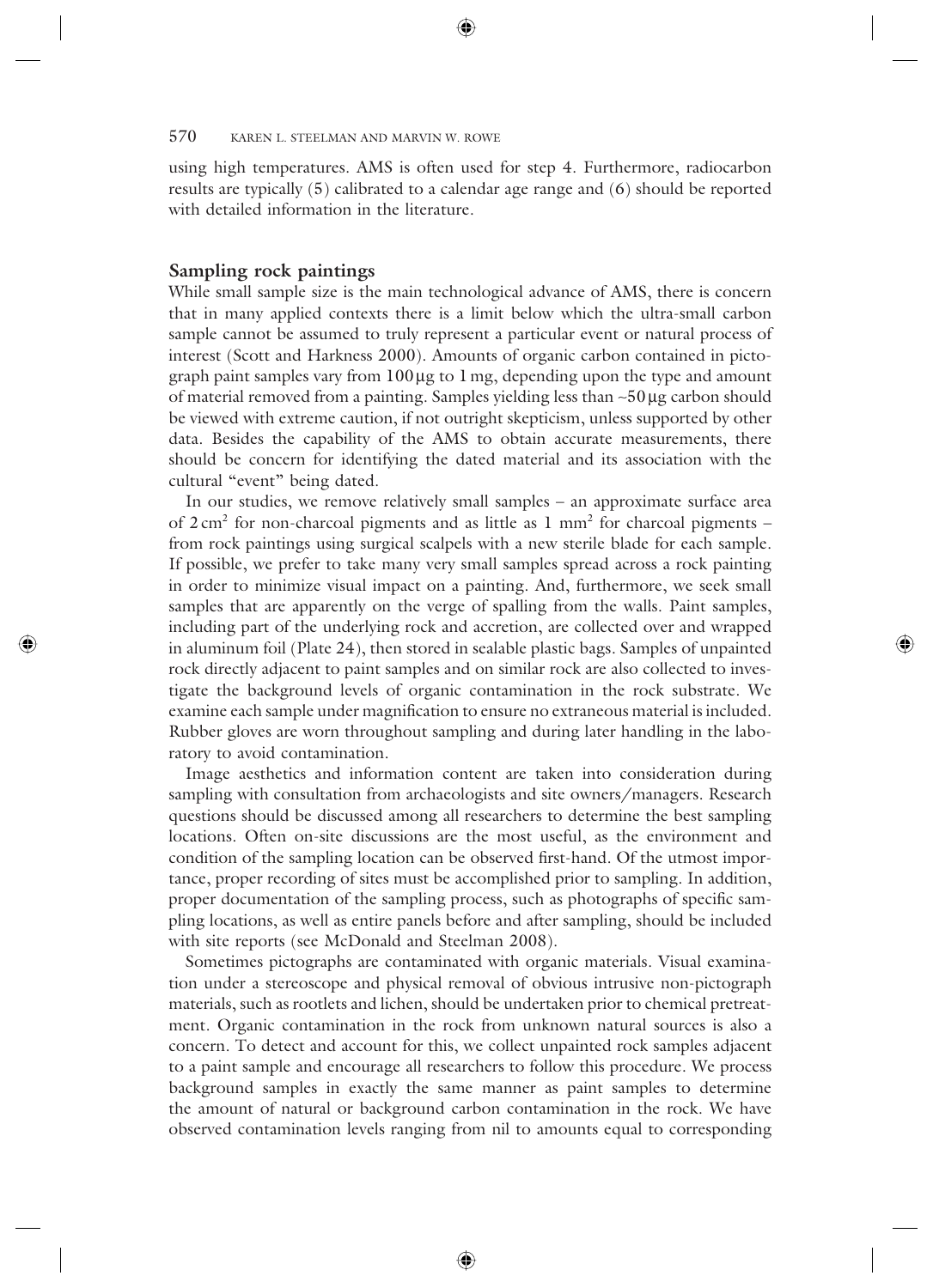

### RADIOCARBON DATING OF ROCK PAINTINGS 571

⊕

paint samples. This effect is sometimes negligible; in other instances, an age determination for a painting is rendered impossible, as it was for attempts to date pictographs at Canyon de Chelly, the Grand Canyon, at La Pulsera in Mexico, and in Arkansas (Steelman and Rowe, unpublished data). Conversely, in Australia, high levels of background carbon probably indicated previous (now no longer visible) painting episodes which predated the visible art by several millennia (McDonald and Steelman 2008 ).

#### **Chemical pretreatment**

Chemical pretreatment procedures for archaeological samples typically involve an acid – base – acid wash sequence with hydrochloric acid and sodium hydroxide solutions. The first acid treatment dissolves carbon-containing minerals, such as limestone. Sequential base washes remove soil organic matter (SOM) contamination, such as humic and fulvic acids. A final acid wash removes absorbed carbon dioxide from the base solution. When combustion is used, acid pretreatments are necessary to remove any carbon-containing minerals, such as carbonates, which will decompose at temperatures above 750°C (Johnston 1910; Armitage et al. 2001). Carbonate contamination is  ${}^{14}C$ -free (dead carbon) and will result in an older measured age than the true age of a sample, sometimes near the limit of detection at ∼50,000 years BP . For rock art studies, another concern is that acid washes may not completely remove oxalate minerals, which are commonly associated with rock surfaces (Hedges et al. 1998; Armitage et al. 2001).

In our laboratory, both acid pretreatments may be excluded because of our use of plasma oxidation pretreatment (see below) whereby the mild temperatures of this pretreatment are below the decomposition temperatures of both carbonates and oxalate minerals (Russ et al. 1990 ) and the ultra high vacuum conditions of the plasma sample chamber remove absorbed  $CO<sub>2</sub>$ . This allows us to successfully date smaller samples, much of which might otherwise be dissolved during acid-base-acid treatments. Carbon that would be lost in the traditional pretreatments is retained in our technique and is available for oxidation to  $CO<sub>2</sub>$ .

There has been little investigation as to whether humic acids are present in pictograph samples, as they are in many archaeological artifacts buried in soils. Fortunately, in the meager experiments that have been done, there is no evidence that these are a problem (Pace et al. 2000). But more work will be necessary to resolve this question with confidence. We routinely use a pretreatment of base to ensure the removal of any potential humic acids present.

## **Combustion and plasma oxidation**

Traditional radiocarbon dating utilizes high temperatures to combust samples in the presence of oxygen. Samples are typically loaded into quartz tubes with copper oxide, sealed, and combusted at ~900°C to make carbon dioxide.

Alternatively, for rock art paint samples, we utilize a custom - built plasma oxidation apparatus that produces a glow discharge by radio frequency (RF) capacitive coupling with two external copper electrodes on either end of a glass sample chamber. Oxygen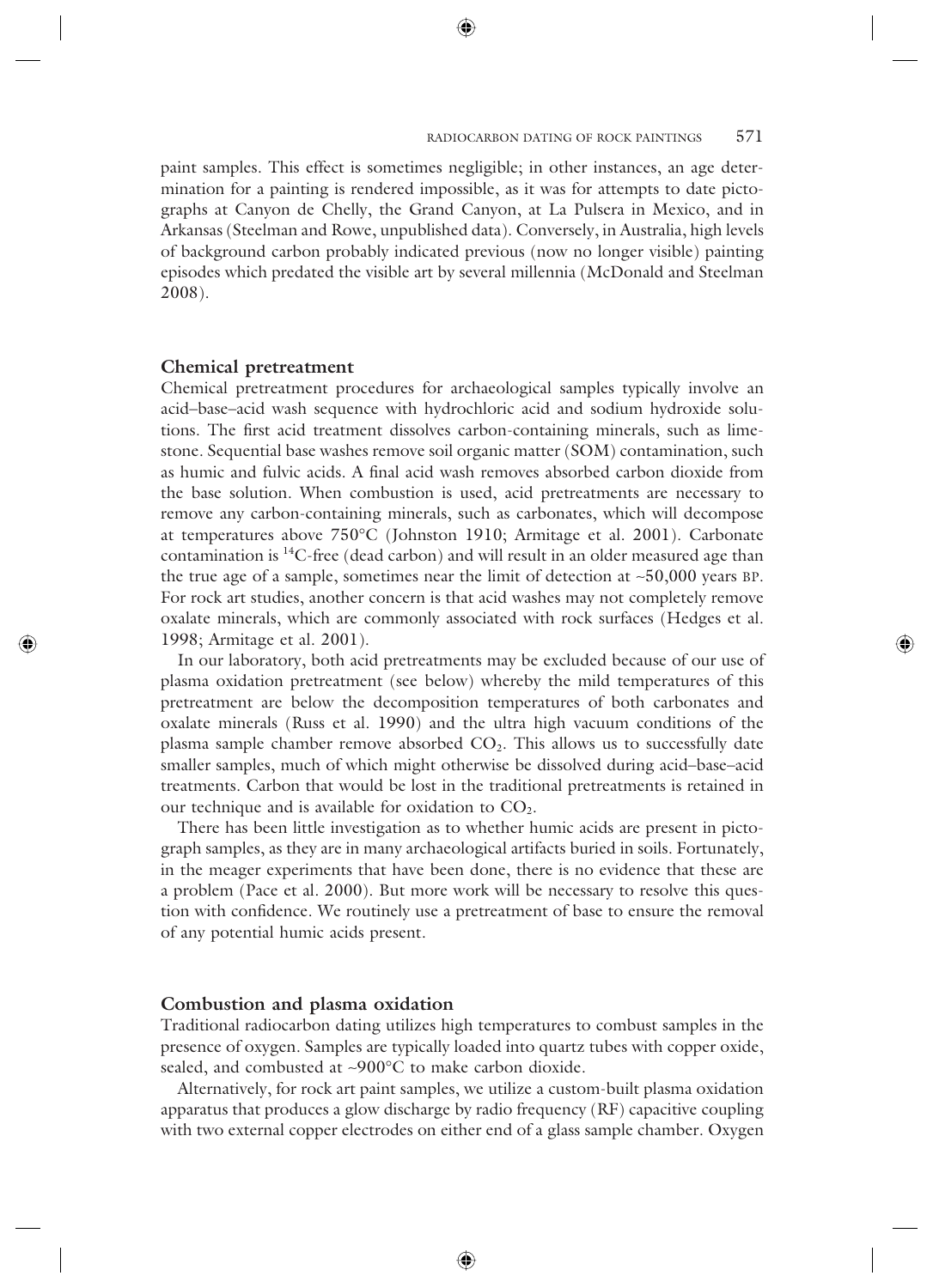plasma exposures convert organic material in a paint sample to carbon dioxide and water, while leaving the solid carbon - containing minerals intact (see more detailed description of the technique below).

⊕

## **Graphitization and AMS measurement**

Carbon dioxide is then subsequently reduced over a metal catalyst to make a graphite target (Wilson 1992) and loaded into a sample wheel in the ion source. From an AMS measurement, results are reported in years BP (years before present), representing  $^{14}$ C years before 1950 AD (time zero), and follow the conventions of Stuiver and Polach (1977) . The standard counting error associated with the mass spectrometer is quoted as  $1\sigma$  after the radiocarbon age.

## **Calibration**

Calibration curves that convert  $^{14}$ C years BP to calendar year ranges have been constructed by radiocarbon dating tree-ring sequences (Bowman 1990; Stuiver and Pearson 1993; Taylor 1997). These corrections are done using either the intercept method or Bayesian statistics with computer programs, such as OxCal (Bronk Ramsey 2009 ) or CALIB (Stuiver and Reimer 1993 ) which use data from Stuiver et al. (1998) and Reimer et al. (2009).

### **Reporting radiocarbon results**

Better documentation of rock art dating has been called for by Watchman (1999) and Rowe (2001a). Unfortunately, many results have been published with too few experimental details (some with none at all) to make possible a serious evaluation of the techniques. To be able to critically examine new findings in the future, we need experimental dating papers to contain the following:

⊕

- 1 Archaeological rationale for taking a sample for dating. This information is usually better supplied by the archaeologist(s) involved, rather than the chronographers themselves, but it is important and should be included.
- 2 Sites should be properly recorded prior to sampling with cultural aspects of fieldwork and study taken into consideration. See Ward and Tuniz (2000:5) for their suggestions of research protocols.
- 3 Site numbers and site descriptions.
- 4 Image description (scale photo or drawing, if possible), as well as a description of the sample, including such information as pigment composition (if known), pigment color, accretion minerals (if known), geology of rock substrate, and so on.
- 5 Description of how the samples were taken, including sample size (surface area removed and sample mass) as well as equipment used.
- 6 Description of any pretreatment used. Chemical pretreatment and reaction system backgrounds should be measured and reported.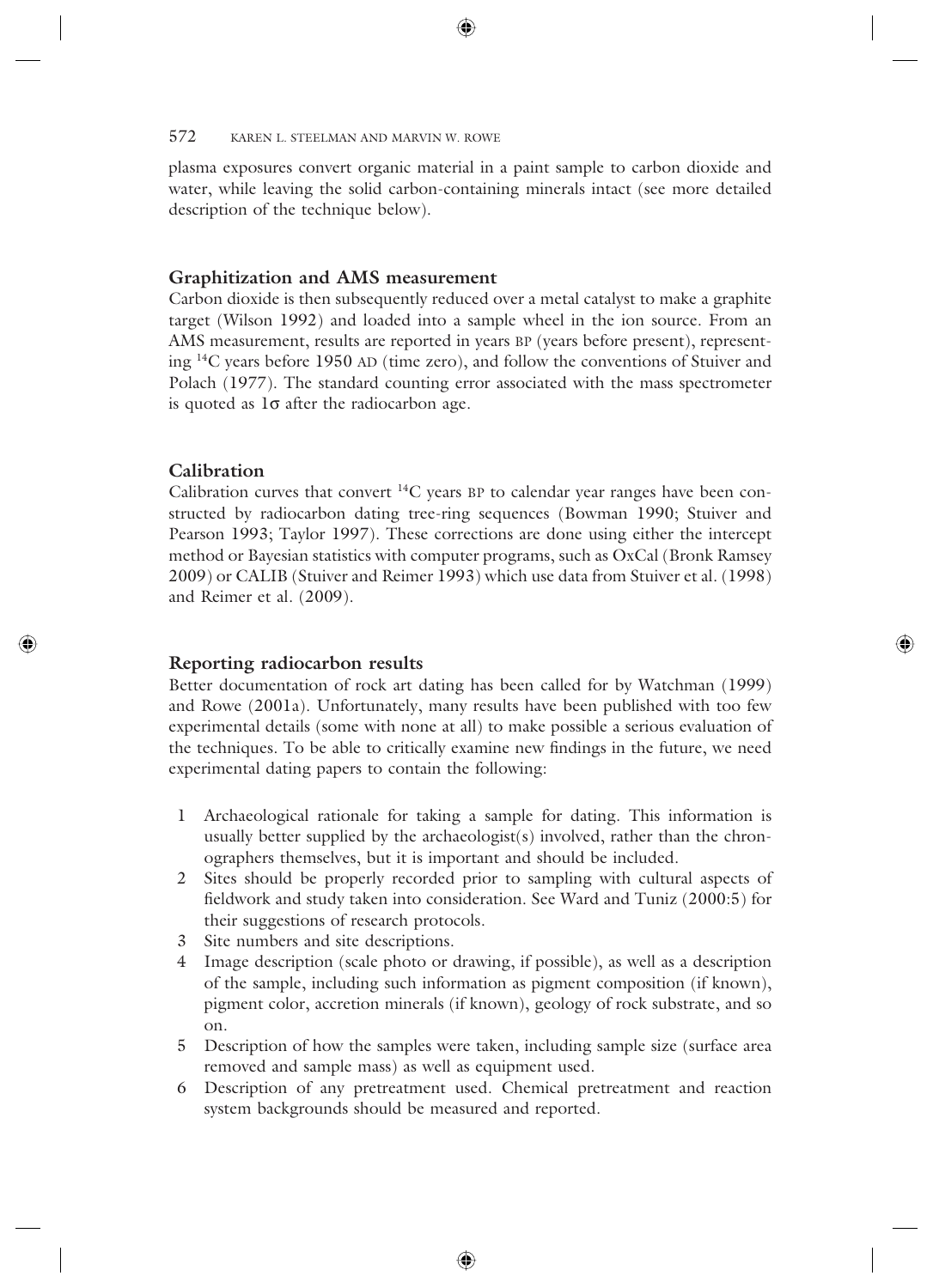7 Microgram amounts of carbon recovered for AMS 14C measurement. This is critical and has been generally ignored in the literature so far. This can have a strong effect on the accuracy and reliability of the dates.

⊕

- 8 Radiocarbon laboratory identification numbers.
- 9 Raw radiocarbon dates with  $\pm 1\sigma$  uncertainty.
- 10 Whether the dates are corrected for  $\delta^{13}$ C or were calculated using a value of  $-25\%$
- 11 Calibrated dates with the computer program accessed, as well as whether the intercept or Bayesian statistics methods were used.
- 12 Unsuccessful results, whether reporting the number of samples that did not contain sufficient amounts of carbon for dating or rejected dates that appear absurd or non-viable due to other lines of evidence.

# **DATING ROCK ART**

Numerous methods have been employed since about 1984 to radiocarbon date rock art paintings. Rowe  $(2012)$  has compiled references on the topic, some of which we will profile here. Several other methods of note are optically stimulated luminescence dating of wasp nests superimposed over paintings (Roberts et al. 1997 ) and the use of U/Th dating of associated calcite accretionary deposits (Genty et al. 2005 ; Plagnes et al. 2010).

### **Charcoal pigments**

In 1987, the first radiocarbon dates for rock art on two charcoal pictographs from South Africa were determined on the Oxford AMS (Hedges et al. 1987; van der Merwe et al. 1987 ). Acid was used to dissolve the carbonates and the remaining charcoal was radiocarbon dated. This date was independently followed quickly by others from several laboratories and rock art locales (Loy et al. 1990; McDonald et al. 1990; Russ et al. 1990; Valladas et al. 1990, 1992). Not all these early techniques have stood the test of time (e.g., Nelson 1993; Gillespie 1997).

In western European Paleolithic caves, both French and Spanish researchers have concentrated on determining the age of spectacular rock paintings by dating charcoal pigments –charcoal being the principal ingredient used by ancient artists to make black paints. In addition, some of the dates are on charcoal from fire remains found directly below the paintings, which are located in dark zones of caves. More than 60 dates have been obtained by Hélène Valladas, Jean Clottes, and co-workers (see Clottes 2001; Valladas 2003; Valladas et al. 2006; Clottes and Geneste in Chapter 33of this volume). They adopted the standard procedure for dating archaeological charcoal, using acid to remove carbonates and combustion to collect carbon for AMS dating. As the age of a few of the Paleolithic paintings is near the limit of detection for radiocarbon dating, this is impressive work.

Most dates obtained on pictographs worldwide have been on charcoal pigmented paintings. There are about 150 publications on dating charcoal pigment in rock art that involve at least six laboratories (Rowe 2012 ). As in all archaeological applications where charcoal is dated, caution is advised in interpreting these dates due to the *old*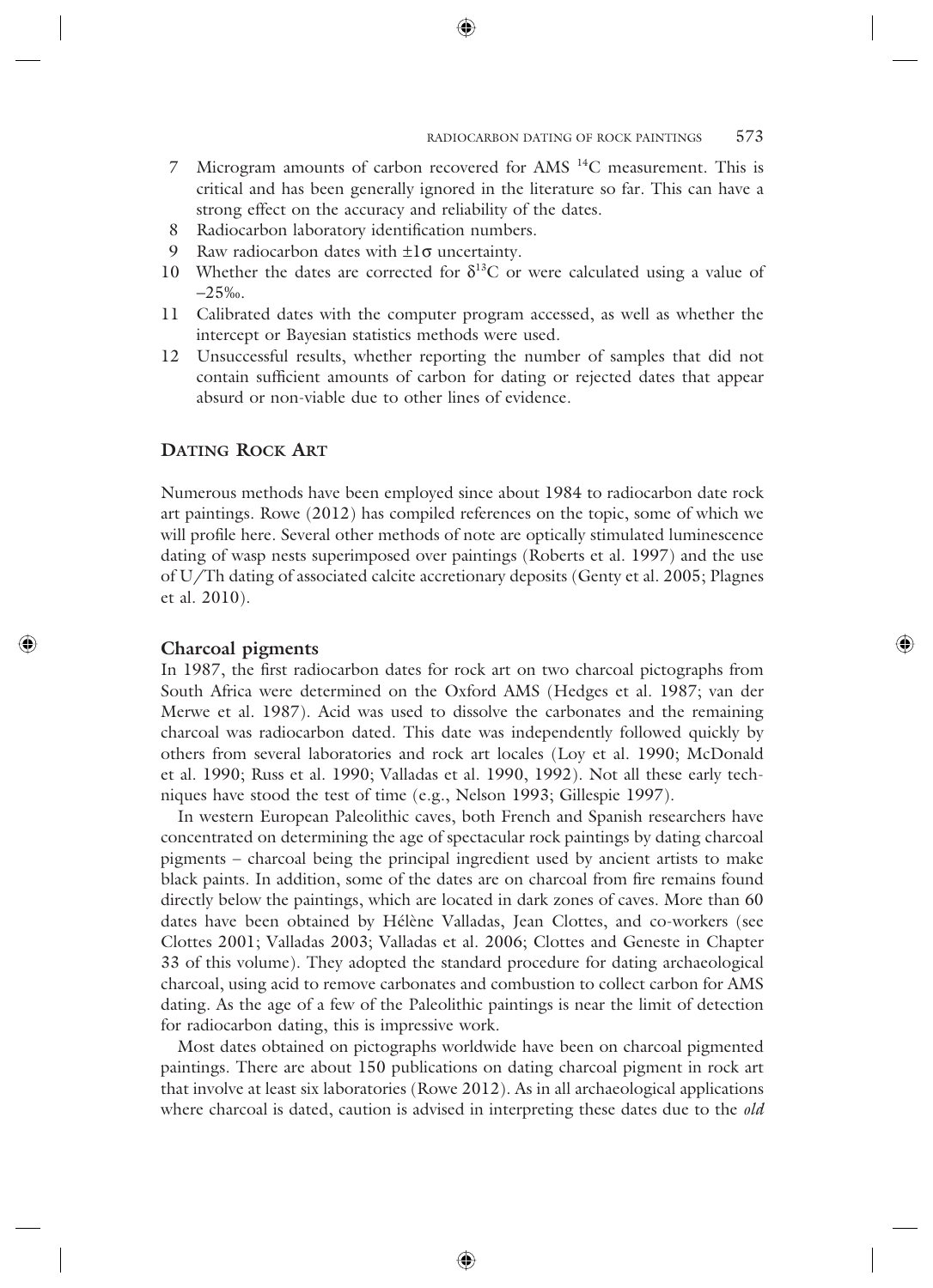# 574 KAREN L. STEELMAN AND MARVIN W. ROWE

*wood* and *old charcoal* effects. For instance, wood used to make charcoal may have died long before it was burned (Schiffer 1986 ). Similarly, charcoal may have been produced hundreds of years before it was used to create an image on a cave wall (Bednarik 1994). A clear example of *old charcoal* was illustrated by a study in which the Rowe group radiocarbon dated an historical charcoal writing "Mr. C.B. Ross" to  $1310 \pm 460$  years BP (OZC437: David et al. 1999). Nearby, the characters "C Ross 1894" were engraved. The Ross family is known to have been in that region since the late 1800s and the writing style is similar in both cases. One would have expected the historic charcoal graffiti to date from ∼1894 AD, i.e. to return a young result in radiocarbon terms. However, two samples of near-surface charcoal found on the shelter floor had been previously radiocarbon dated to  $690 \pm 90$  (ANU-4812) and  $1,470 \pm 170$  (ANU-5154) years BP, indicating that older charcoal was readily available to modern people. Radiocarbon dates on charcoal pictographs should be considered as *maximum* ages for painted images unless these two effects can somehow be ruled out.

## **Organic binders/vehicles in inorganic pigmented paintings**

In pictographs worldwide, inorganic pigments are more frequent than charcoal: reds, oranges, browns, and yellows are usually iron oxide/hydroxide minerals of various oxidation states and degrees of hydration, and black is often a manganese oxide/ hydroxide, instead of charcoal. These inorganic minerals cannot be radiocarbon dated because they do not contain carbon related to the production of a painting. However, pictographs with inorganic pigments potentially can be radiocarbon dated if organic material was added to the paints initially and enough of that organic material has survived in order that measurements can be made with sufficient accuracy and reliability. Our plasma oxidation method provides a direct technique for dating pictographs with inorganic pigments (see Rowe 2009 for a recent review of the technique).

⊕

We have had limited success ( $~50$  percent) when dating inorganic pigments at various locations around the world. There is no way of knowing whether there is sufficient carbon remaining in a sample for reliable radiocarbon measurement or whether any organic material was indeed added to the paint in the first place. An archaeologist needs to be aware that a sample can be collected, hours of analysis time spent in the laboratory, funds spent, with no results.

When dating an inorganic pigmented painting, we do not know what material is being analyzed. In many cases, sufficient amounts of carbon for  $^{14}C$  measurement are collected from paint samples and negligible amounts of carbon are found in adjacent unpainted rock samples (backgrounds). So, we know that the organic material being dated is associated with the paintings; however, we cannot ascertain what that material might be. Many materials have been suggested as a binder or a vehicle to make suitable paints; these include animal oils, blood, egg whites, egg yolks, honey, milk, plant juices, plant resins, oils, and urine –but almost always without chemical analysis for confirmation (Barnes 1982; Rowe 2001b).

Another problem, probably of much less severity, is natural variation in  $\delta^{13}C$  values of organic material used in paint preparation. Unless told otherwise, AMS laboratories assume a  $\delta^{13}$ C value of −25‰, the average value exhibited by wood and charcoal as the most commonly dated archaeological material. If enough organic carbon is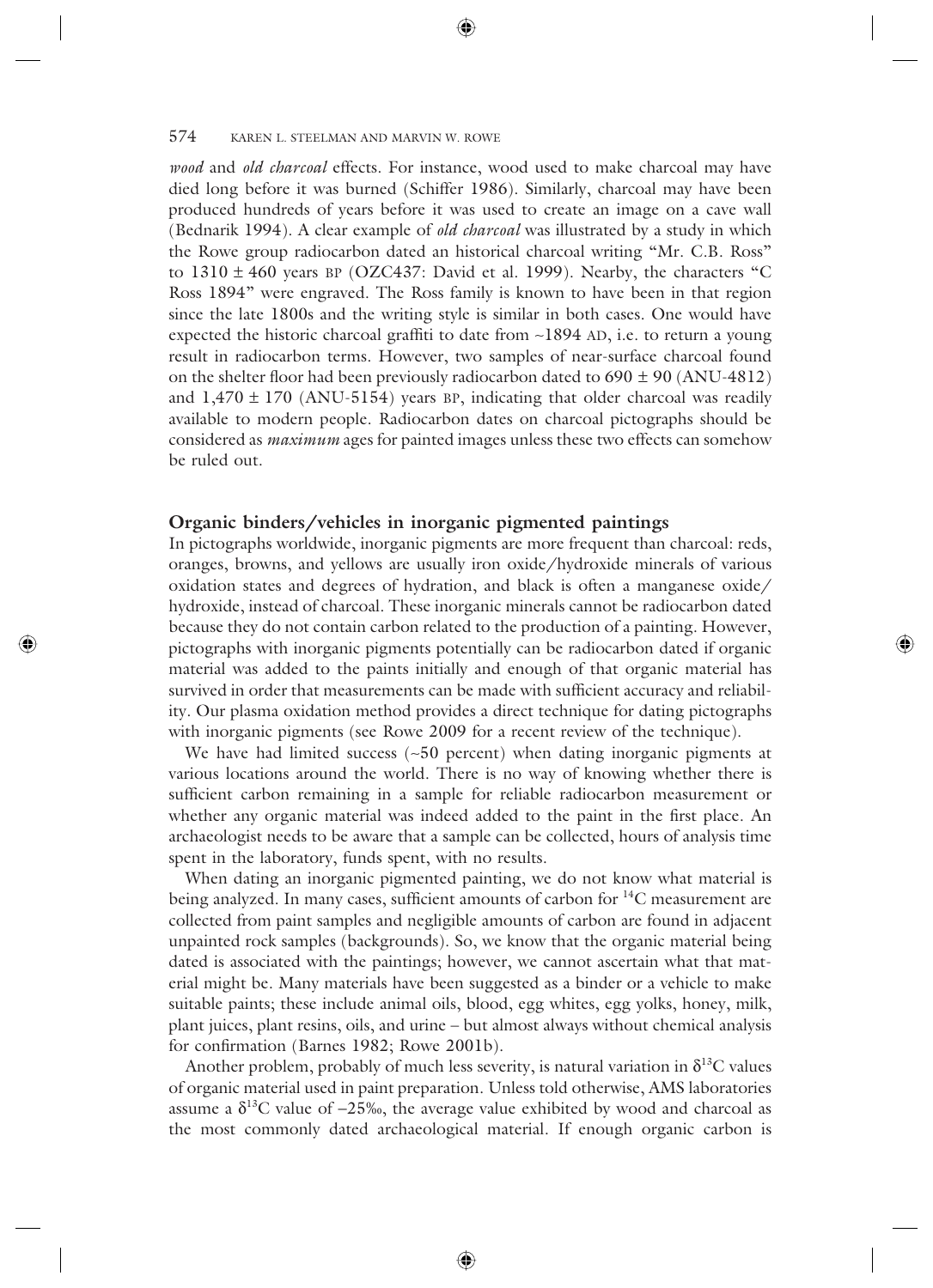

#### RADIOCARBON DATING OF ROCK PAINTINGS 575

⊕

removed from a pictograph sample to allow measurement of the  $\delta^{13}C$ , that effect can be corrected by stable isotope measurement. Organic carbon from many typical organic sources will have values close to − 25 ‰and will not overly affect the age of the painting. On the other hand, if the values differ significantly (such as for cacti), the age may well be skewed ~100<sup>14</sup>C years BP.

## **Beeswax**

Canadian researcher Erle Nelson and his co - workers presented over 135 radiocarbon dates from beeswax rock art, uniquely occurring in northern Australia (Nelson et al. 1995, 2000; see Taçon et al. 2010). This is the largest collection of radiocarbon data collected on a corpus of rock art. Their age determinations ranged from modern to ∼4,000 years old, with the bulk of the ages being less than 750 years old. A duplicate measurement for one of the dated beeswax figures was also conducted (Watchman and Jones 2002). The techniques (pretreatments) of both researchers varied enough that they probably constitute independent determinations. However, agreement between their results was not completely satisfactory: Nelson and colleagues returned  $4,040 \pm 90$  years BP, while Watchman and colleagues returned  $4,460 \pm 80$  years BP. One would have expected statistical agreement, but even when calibrated the two radiocarbon results do not overlap at 2 standard deviations; so clearly more work is needed.

#### **Fibers**

Fibers that have been incorporated into wet paint are sometimes found when examining paint samples under magnification. The fibers should contain material that is contemporary with the painting event to provide reliable ages. Watchman and Cole (1993) found sufficient fibers in paint samples from northeastern Australia to radiocarbon date them; however, the fibers were not abundant enough to identify their source. The primary disadvantage of this method is that such fibers are only rarely found in paints. A thorough search under magnification should be made for any paint samples for which radiocarbon dates are sought. Finding fibers in inorganic pigmented paintings would provide a means of independently testing our plasma oxidation method for mineral-based paints.

### **Blood**

Loy et al. (1990) radiocarbon dated extracted blood residues from Australian rock paintings, but this work was subsequently questioned by one of the senior authors (Nelson 1993) and by the later work of Gillespie (1997). To our knowledge, no further dating of rock paintings has been attempted using this technique.

## **Oxalate coatings**

Alan Watchman has used oxalate minerals associated with rock art to determine relative ages (Watchman 1991 ). Our research groups and those of Jon Russ and collaborators (Russ et al. 1999; Steelman et al. 2002; Rowe and Steelman 2003; Ruiz et al.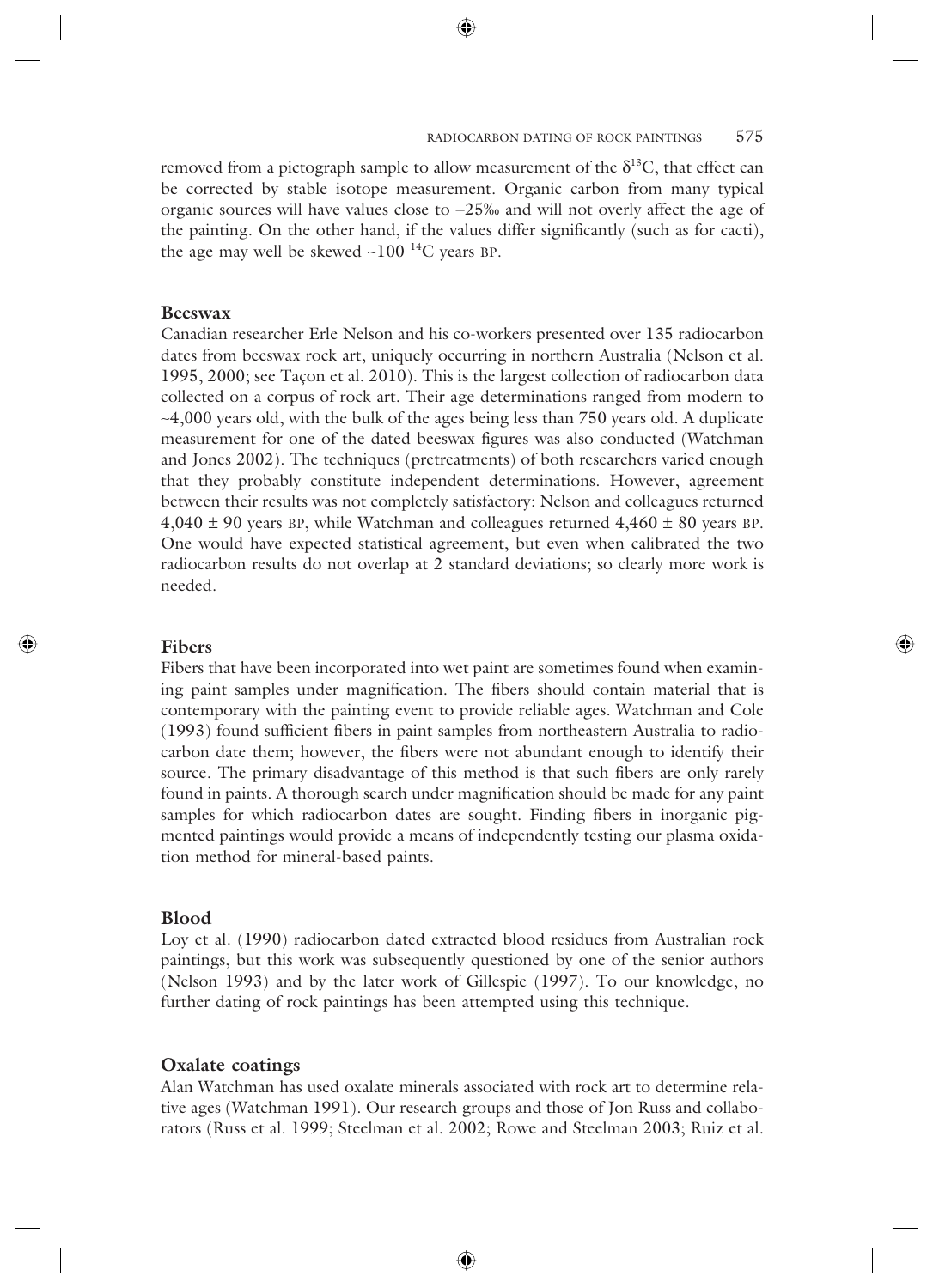2006) have also dated oxalate accretions. Since calcium oxalate ( $CaC<sub>2</sub>O<sub>4</sub>$ ) is a mineral formed from atmospheric carbon, the age of carbon in oxalate accretions is contemporaneous with its formation. By radiocarbon dating calcium oxalate strata overlying and underlying pigment layers, it is possible to determine maximum and minimum ages for a pictograph. Russ et al. (1999) have published oxalate dates associated with Texas Pecos River style inorganic pigmented pictographs; and their results are consistent with radiocarbon dates obtained using plasma oxidation on organic material in paints from these same sites. However, the age ranges generated in dating oxalates are too large to confirm the accuracy of the plasma oxidation results.

⊕

### **Excavated materials**

⊕

Although not a direct measurement of the age of a painting, the identification of spalled rock art samples in excavated, dated, stratigraphic layers permits minimum and maximum ages to be estimated. Numerous researchers have used this approach. A few examples include the Serra de Capivara National Park in Piauí, Brazil (Pessis 1999 ; Prous 1999 ) and from North America at a site near Crater Lake in Central Oregon on the Columbian Plateau, as well as at Bernard Creek rock - shelter in Hells Canyon on the Snake River (Keyser 1992:18). While stratigraphy is a common tool used in archaeology for relative dating, caution should always be exercised. Erosion, burrowing animals, and human activity can redeposit and mix stratigraphic layers such that more recent artifacts (and particularly small ones) may be reworked below older ones.

⊕

## **OUR WORK USING PLASMA OXIDATION**

The Rowe archaeological chemistry group at Texas A&M University developed the method of plasma oxidation to extract organic matter from ancient paint samples for radiocarbon dating. Steelman has continued this work in her laboratory at the University of Central Arkansas, as has Ruth Ann Armitage at Eastern Michigan University. Plasma oxidation has successfully dealt with many issues surrounding rock art dating. To test any new analytical technique, standards with known amounts of analyte  $(^{14}C)$  are measured. Unfortunately, no real standard for dating a pictograph exists. Instead, we have used  $(1)$  <sup>14</sup>C-free samples;  $(2)$  non rock art samples with previously measured dates; and (3) pictographs archaeologists can place within a limited time - span based on archaeological inferences as approximations of standards. Results for pictographs with inferred time-spans are shown in Figure 32.3.

From the use of hydrogen plasmas to restore metallic artifacts by chemically reducing them (Vepřek et al. 1987), Rowe hypothesized that oxygen plasmas could be used to successfully collect organic carbon from rock art paint samples (Russ et al. 1990 ). The main advantage is that the inorganic rock substrate would not decompose during exposure to oxygen plasmas. Plasma oxidation negates the use of extensive acid pretreatments because plasma temperatures  $\left($  <150 $\degree$ C) are below the decomposition temperatures of both carbonates and oxalate minerals and only organic material is removed for radiocarbon measurement (Johnston 1910; Russ et al. 1992). In addition, plasma oxidation is preferable because acid washes may not completely remove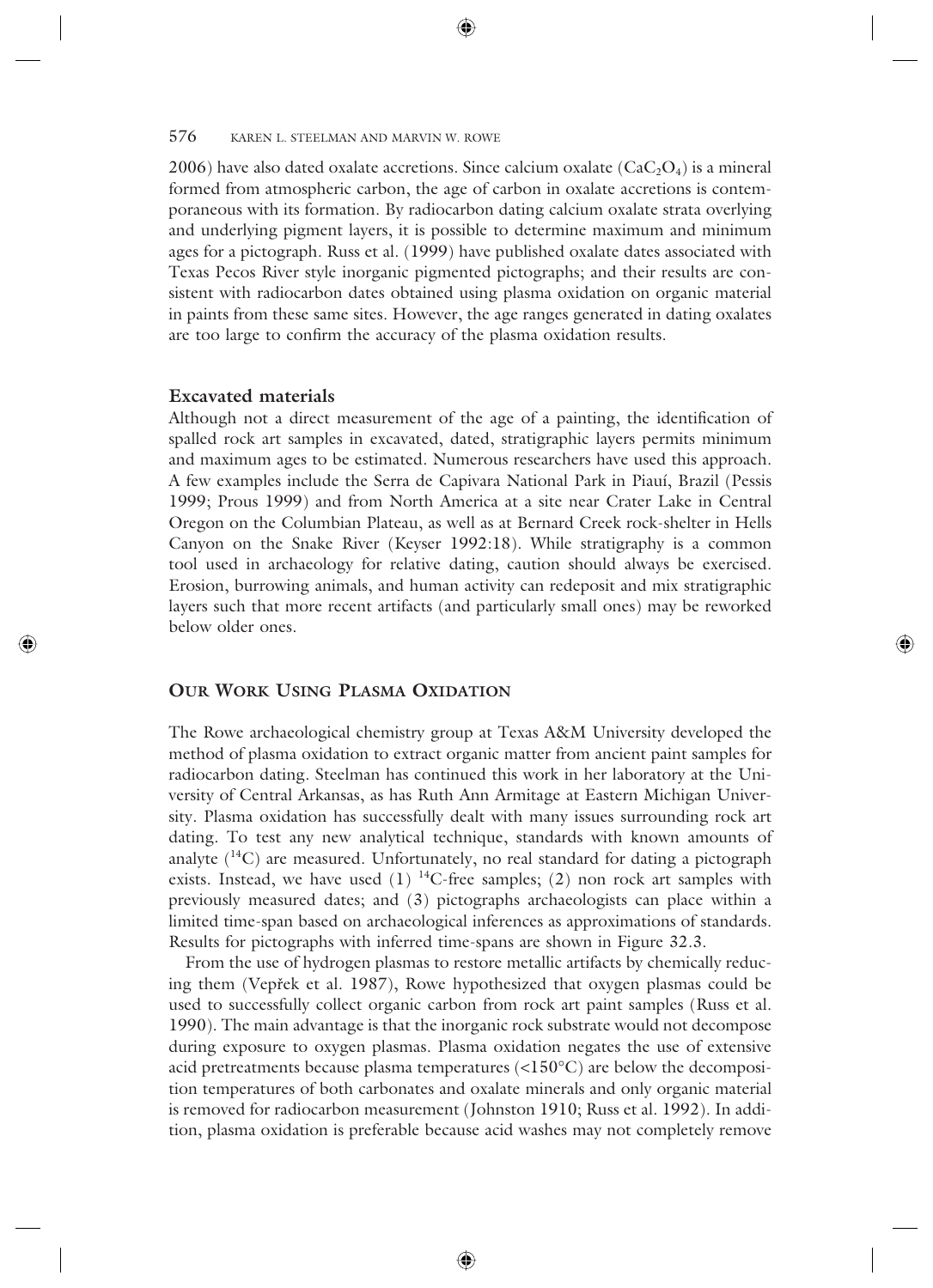

⊕

Radiocarbon Age (years BP)

**Figure 32.3** Early plasma oxidation studies on paint samples with inferred ages from cultural occupation at sites or stylistic analyses.

⊕

oxalate minerals, which are commonly associated with rock surfaces (Hedges et al. 1998; Armitage et al. 2001). Plasma oxidation is ideal for samples in which only a trace amount of organic material remains because extensive acid pretreatments used in conjunction with combustion are avoided, minimizing the loss of organic material during wet chemical pretreatment steps.

Our laboratories employ a custom-built plasma oxidation apparatus to convert organic material to carbon dioxide for accelerator mass spectrometry (AMS) radiocarbon dating. Glow discharges are produced by radio frequency (RF) capacitive coupling with two external copper electrodes on either end of a glass sample chamber. A plasma is an electrically excited gas composed of neutral atoms, both negative and positive molecular and atomic ions, and electrons. Neon signs and fluorescent lights are plasmas commonly used by society. Electrons gain kinetic energy from an oscillating electric field, while the temperatures of the gas components are increased by elastic collisions between the electrons and the gas. Electrons are thermally isolated from the gas components by their very large mass differences. Temperatures of the plasma gas thus can remain near ambient temperatures; at the same time, the electrons are sufficiently energetic to break molecular bonds (Hollahan and Bell 1974). The active species in a plasma allow reactions, which would normally occur only at high temperatures, to proceed at low temperatures. Oxygen plasmas convert organic matter to carbon dioxide and water, which we collect by freezing the products with liquid nitrogen for AMS radiocarbon dating.

We have obtained dates from over 30 pictographs painted with red or black inorganic pigments from Arizona, Brazil, Mexico, Montana, Texas, Utah, and Wyoming. Replicate measurements on the same image suggest an uncertainty of  $\pm 250$  years BP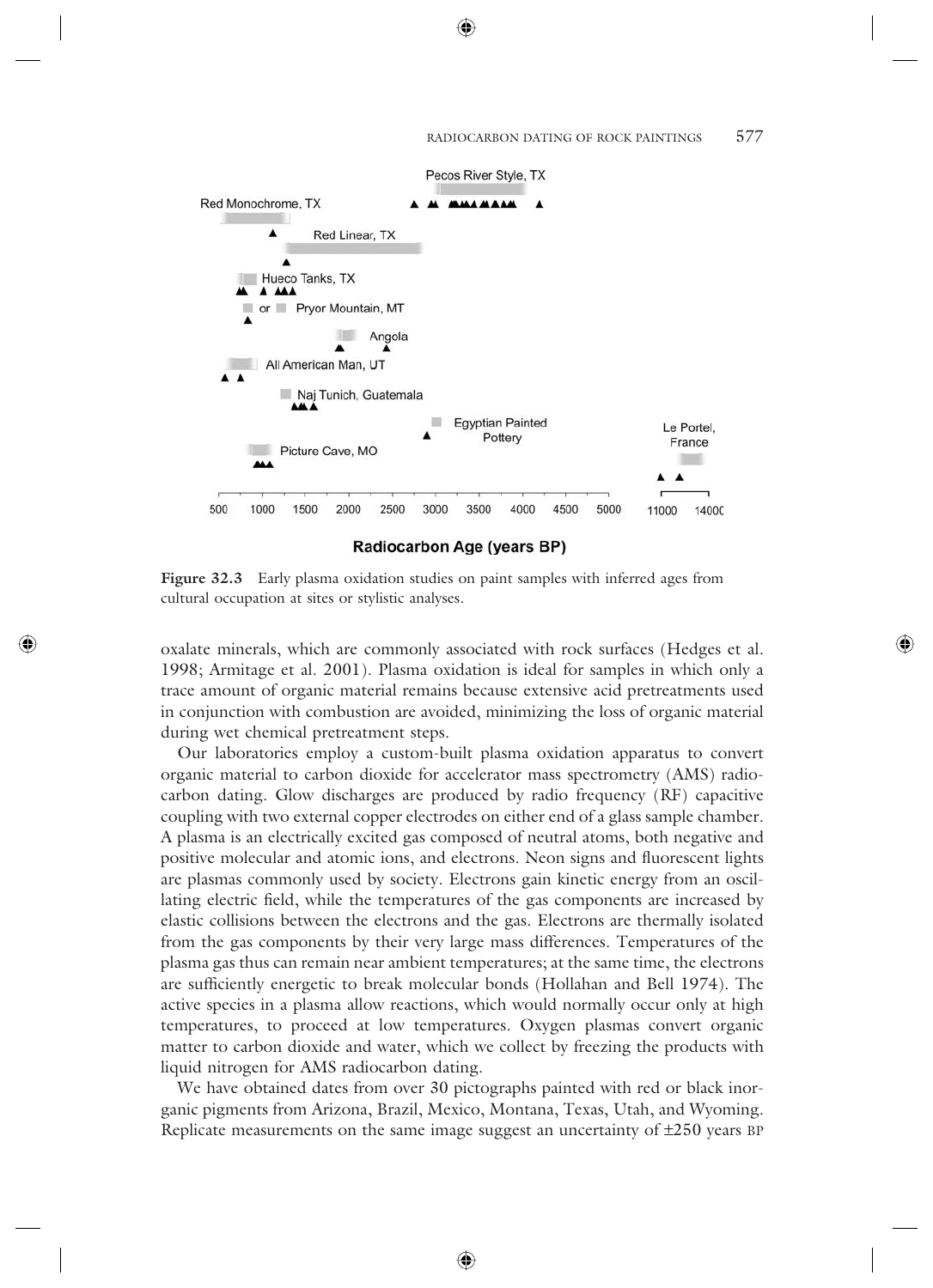for inorganic pigmented paintings. Almost all successful dates on paintings with inorganic pigments were those on limestone walls; we find that sandstone almost invariably contains too much organic contamination to yield reliable results.

⊕

We have dated approximately 60 charcoal pictographs from Angola, Arizona, Australia, Belize, Brazil, California, France, Guatemala, Missouri, Texas, Utah, and Wisconsin. Replicate measurements in our laboratory suggest that an uncertainty of ±100 years BP or less is possible for charcoal dates, depending upon the amount of carbon sampled.

There have been only two independent dates for pictographs dated using plasma oxidation. In one case, Russ and his co - workers dated oxalate accretions surrounding a pigment layer of a Texas Pecos River style pictograph; these oxalate dates bracket the radiocarbon results for paintings of the same style (Russ et al. 1999 ). Unfortunately, in the other case of Brazil rock paintings, there is a complete disagreement between results from our laboratory and results from thermoluminescence dating methods (Steelman et al. 2002; Rowe and Steelman 2003; Watanabe et al. 2003). However, oxalate dates and plasma oxidation dates from the Texas A&M University laboratory do temporally agree (Rowe and Steelman 2003 ). The need for additional independent studies cannot be overemphasized.

## **CONCLUSIONS AND FUTURE WORK**

For the field of rock art dating to mature, there is a dire need for more research practitioners to use multiple independent methods. Multi-laboratory efforts to date the same pictographs via different analytical techniques should be embraced and encouraged by archaeological and scientific communities. Material analyzed for radiocarbon dating must relate to the event of interest; in our case, the creation of a painted image on a rock surface. With 14C AMS analysis, organic material in the paint must first be separated and collected from other carbon-containing interferences that will affect the age determination.

⊕

Archaeologists need to realize that chemists, geologists, and other rock art dating " experts "do not have all the answers. We have seen rock art researchers cling to dates as if they are the gospel truth, simply because it is a number from a dating " expert," even when there has been considerable evidence that the dates were questionable. As dating researchers, we are just as fallible as anyone else. And we are definitely only as good as our samples. Although most of the dates have withstood the test of time, some have not. Caution should be exercised in the study of rock art chronology. Independent inter-laboratory studies are essential for full, complete confidence in the ultimate reliability of the dates.

### **ACKNOWLEDGMENTS**

We wish to thank the many collaborators and rock art researchers who have guided us to rock art sites and proposed interesting projects. Special thanks are due to Jo McDonald and Peter Veth for compiling and editing this volume. Karen Steelman wishes to thank her undergraduate research students at the University of Central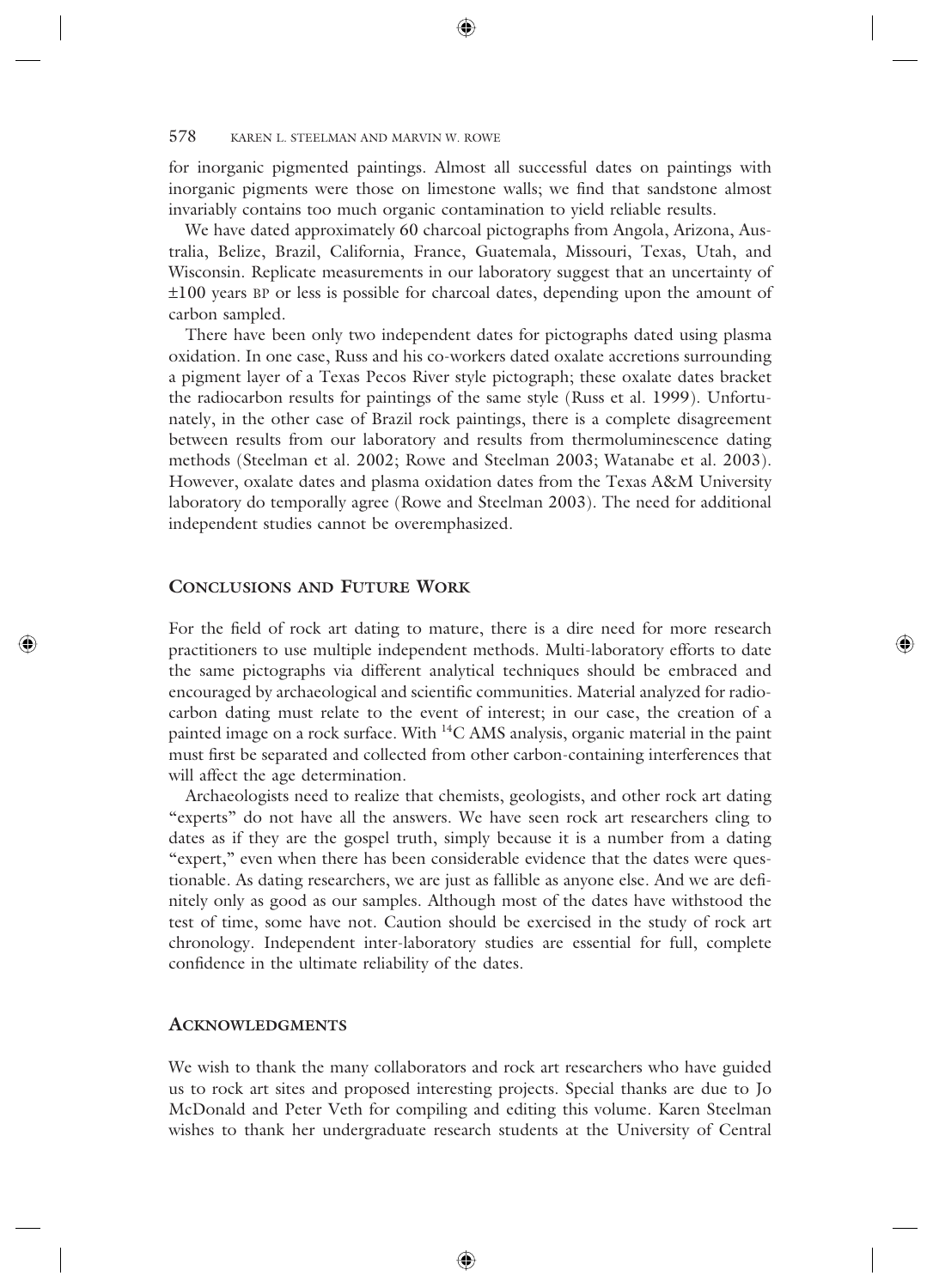Arkansas; Marvin Rowe wishes to thank his former graduate students who worked to date rock paintings in his laboratory at Texas A&M University.

⊕

### **REFERENCES**

- Armitage, R.A., Brady, J.E., Cobb, A., Southon, J.R., and Rowe, M.W., 2001 Mass Spectrometric Radiocarbon Dates from Three Rock Paintings of Known Age . Antiquity  $66(3):471-480.$
- Arnold, J.R., and Libby, W.F., 1949 Age Determinations by Radiocarbon Content: Checks with Samples of Known Age. Science 110(2869):678-680.
- Barnes, F.A., 1982 Canyon Country Prehistoric Rock Art. Salt Lake City, UT: Wasatch Publishers, Inc.
- Bednarik, R.G., 1994 Conceptual Pitfalls in Dating of Paleolithic Rock Art. Préhistoire Anthropologie Méditerranéenes 3:95-102.
- Bennett, C.L., Beukens, R.P., Clover, M.R., Gove, H.E., Liebert, R.B., Litherland, A.E., Purser, K.H., and Sondheim, W.E., 1977 Radiocarbon Dating Using Electrostatic Accelerators: Negative Ions Provide the Key. Science 198(4316):508–510.
- Bowman, S., 1990 Interpreting the Past: Radiocarbon Dating. Berkeley, CA: University of California Press.
- Boyd, C.E., 2003 Rock Art of the Lower Pecos. College Station: Texas A&M University Press.
- Bronk Ramsey, C., 2009 Bayesian Analysis of Radiocarbon Dates. Radiocarbon 51(1): 337 – 360.
- Clottes, J., 2001 Paleolithic Europe. *In* Handbook of Rock Art Research. D.S. Whitley, ed. Pp. 459–481. Walnut Creek, CA: AltaMira Press.
- Clottes , J. , Courtin , J. , and Valladas , H. , 1992 A Well Dated Paleolithic Cave: The Cosquer Cave at Marseille. Rock Art Research 9(2):122-129.
- David, B., Armitage, R.A., Hyman, M., Rowe, M.W., and Lawson, E., 1999 How Old is North Queensland's Rock-Art? A Review of the Evidence, with New AMS Determinations. Archaeology of Oceania 34(3):103-120.
- Fagan, B., 1999 The 10 Greatest Archaeological Discoveries of the Twentieth Century. Scientific American Discovering Archaeology 1:32-34.
- Genty, D., Blamart, D., and Ghaleb, B., 2005 Apport des stalagmites pour l'étude de la grotte Chauvet: datations absolutes  $U/Th$  (TIMS) et reconstitution paléoclimatique par les isotopes stables de la calcite. *In* Recherches pluridisciplinaires dans la Grotte Chauvet. J.M. Geneste, ed. Pp. 45-62. Journées SPF, Lyon, October 11-12, 2003, Société Préhistorique Française, Travaux 6.
- Gillespie, R., 1997 On Human Blood, Rock Art and Calcium Oxalate: Further Studies on Organic Carbon Content and Radiocarbon Age of Materials Relating to Australian Rock Art. Antiquity 71(71):430–437.
- Hedges, R.E.M., Bronk Ramsey, C., van Klinken, G.J., Pettitt, P.B., Nielsen-March, C., Etchegoyen, A., Fernandez Niello, J.O., Boschin, M.T., and Llamazares, A.M., 1998 Methodological Issues in the <sup>14</sup>C Dating of Rock Paintings. Radiocarbon  $40(1)$ : 35–44.
- Hedges, R.E.M., Housley, R.A., Law, I.A., Perry, C., and Gowlett, J.A.J., 1987 Radiocarbon Dates from the Oxford AMS System: Archaeometry Datelist 6. Archaeometry 29(2): 289-306.
- Hollahan, J.R., and Bell, A.T., 1974 Techniques and Applications of Plasma Chemistry. New York: John Wiley and Sons, Ltd.
- Johnston, J., 1910 The Thermal Dissociation of Calcium Carbonate. Journal of the American Chemical Society 32(8):938-946.
- Kaiser, D.A., Keyser, J.D., Derby, A.K., and Greer, J., 2010 The Bear Gulch Shield Bearing Warrior: Defining a Cultural Type. American Indian Rock Art 36:37-52.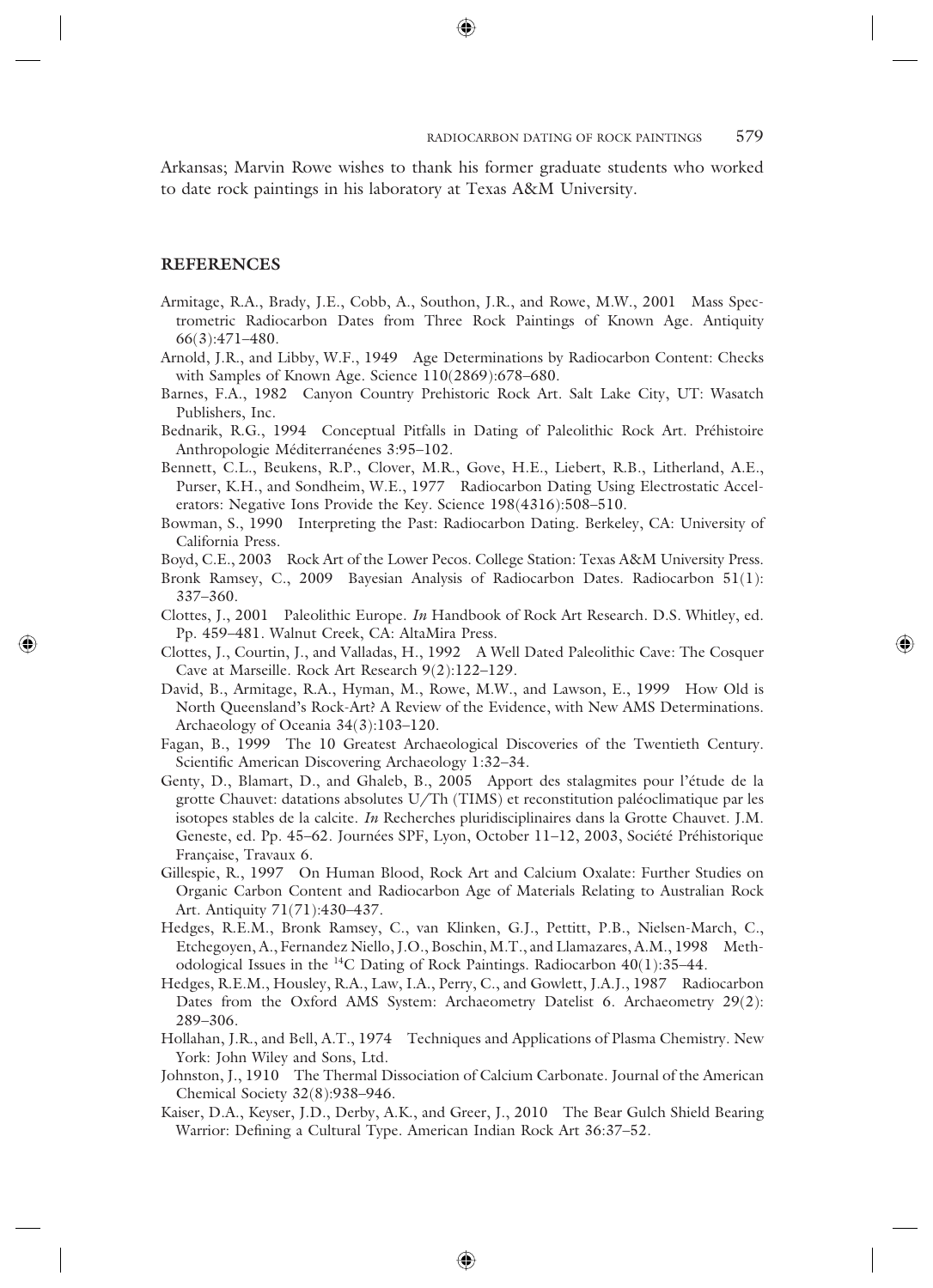Keyser, J.D., 1992 Indian Rock Art of the Columbia Plateau. Seattle: University of Washington Press .

⊕

- Lewis-Williams, J.D., and Dowson, T.A., 1988 The Signs of All Times: Entoptic Phenomena in Upper Paleolithic Art. Current Anthropology 29(2):201–245.
- Livingston, A., Robinson, E., and Armitage, R.A., 2009 Characterizing the Binders in Rock Paintings by THM - GC - MS: La Casa de Las Golondrinas, Guatemala, a Cautionary Tale for Radiocarbon Dating. International Journal of Mass Spectrometry 284:142–151.
- Loy, T.H., Jones, R., Nelson, D.E., Meehan, B., Vogel, J., Southon, J., and Cosgrove, R., 1990 Accelerator Radiocarbon Dating of Human Blood Proteins in Pigment from Late Pleistocene Art Sites in Australia. Antiquity 64(242):110-116.
- McDonald, J., and Steelman, K., 2008 Rock Art Dating Results from the Calvert and Carnarvon Ranges, Western Desert . Report to the Australian Institute of Aboriginal and Torres Strait Islander Studies.
- McDonald, J., and Veth, P., 2008 Rock-Art of the Western Desert and Pilbara: Pigment Dates Provide New Perspectives on the Role of Art in the Australian Arid Zone . Australian Aboriginal Studies  $1(1):4-21$ .
- McDonald, J., and Veth, P., 2009 Dampier Archipelago Petroglyphs: Archaeology, Scientific Values and National Heritage Listing. Archaeology in Oceania 44(44):49-69.
- McDonald, J., Officer, K., Jull, T., Donahue, D., Head, J., and Ford, B., 1990 Investigating <sup>14</sup>C AMS: Dating Prehistoric Rock Art in the Sydney Sandstone Basin. Australian Rock Art Research 7:83-92.
- Mazel, V., Richardin, P., Touboul, D., Brunelle, A., Richard, C., Laval, E., Walter, P., and Laprevote, O., 2010 Animal Urine as Painting Materials in African Rock Art Revealed by Cluster ToF-SIMS Mass Spectrometry Imaging. Journal of Mass Spectrometry 45(8):  $944 - 950.$
- Mori, F., Ponti, R., Messina, A., Flieger, M., Havlicek, V., and Sinibaldi, M., 2006 Chemical Characterization and AMS Radiocarbon Dating of the Binder of a Prehistoric Rock Pictograph at Tadrart Acacus, Southern West Libya. Journal of Cultural Heritage 7(4):344-349.

⊕

- Muller, R.A., Stephenson, E.J., and Mast, T.S., 1978 Radioisotope Dating with an Accelerator: A Blind Measurement. Science 201(4353):347-348.
- Mulvaney , K. , 2009 Dating the Dreaming: Extinct Fauna in the Petroglyphs of the Pilbara Region, Western Australia. Archaeology in Oceania 44:40-48.
- Nelson, D.E., 1993 Second Thoughts on a Rock-Art Date. Antiquity 67(257):893-895.
- Nelson, D.E., Chaloupka, G., Chippindale, C., Alderson, M.S., and Southon, J.R., 1995 Radiocarbon Dates for Beeswax Figures in the Prehistoric Rock Art of Australia . Archaeometry  $37(1):151 - 156.$
- Nelson, D.E., Korteling R.G., and Stott, W.R., 1977 Carbon-14: Direct Detection at Natural Concentrations. Science 198(4316):507-508.
- Nelson, D.E., Southon, J.R., and Takahashi, C., 2000 Radiocarbon Dating of the Wax Art. *In* The Beeswax of Northern Australia. D.E. Nelson, ed. Pp. 44-63. CD-ROM. Burnaby, Canada: Simon Fraser University.
- Nobel Foundation 1964 Nobel Lectures, Chemistry 1942-1962. Amsterdam: Elsevier.
- Pace, M.F.N., Hyman, M., Rowe, M.W., and Southon, J.R., 2000 Chemical Pretreatment on Plasma - Chemical Extraction for 14C dating of Pecos River Genre Rock Paintings . American Indian Rock Art 24:95-102.
- Pessis, A.-M., 1999 The Chronology and Evolution of the Prehistoric Rock Paintings in the Serra de Capivara National Park, Piauí, Brazil. *In* Dating and the Earliest Known Rock Art. M. Strecker and P. Bahn, eds. Pp. 41–47. Oxford: Oxbow Books.
- Pettitt, P., and Bahn, P., 2003 Current Problems in Dating Paleolithic Cave Art: Candamo and Chauvet. Antiquity 77(295):134-141.
- Pettitt, P., Bahn, P., and Züchner, C., 2010 The Chauvet Conundrum: Are Claims for the "Birthplace of Art" Premature? *In* An Enquiring Mind: Studies in Honor of Alexander Marshack. P. Bahn, ed. Pp. 253-278. Oxford: Oxbow Books.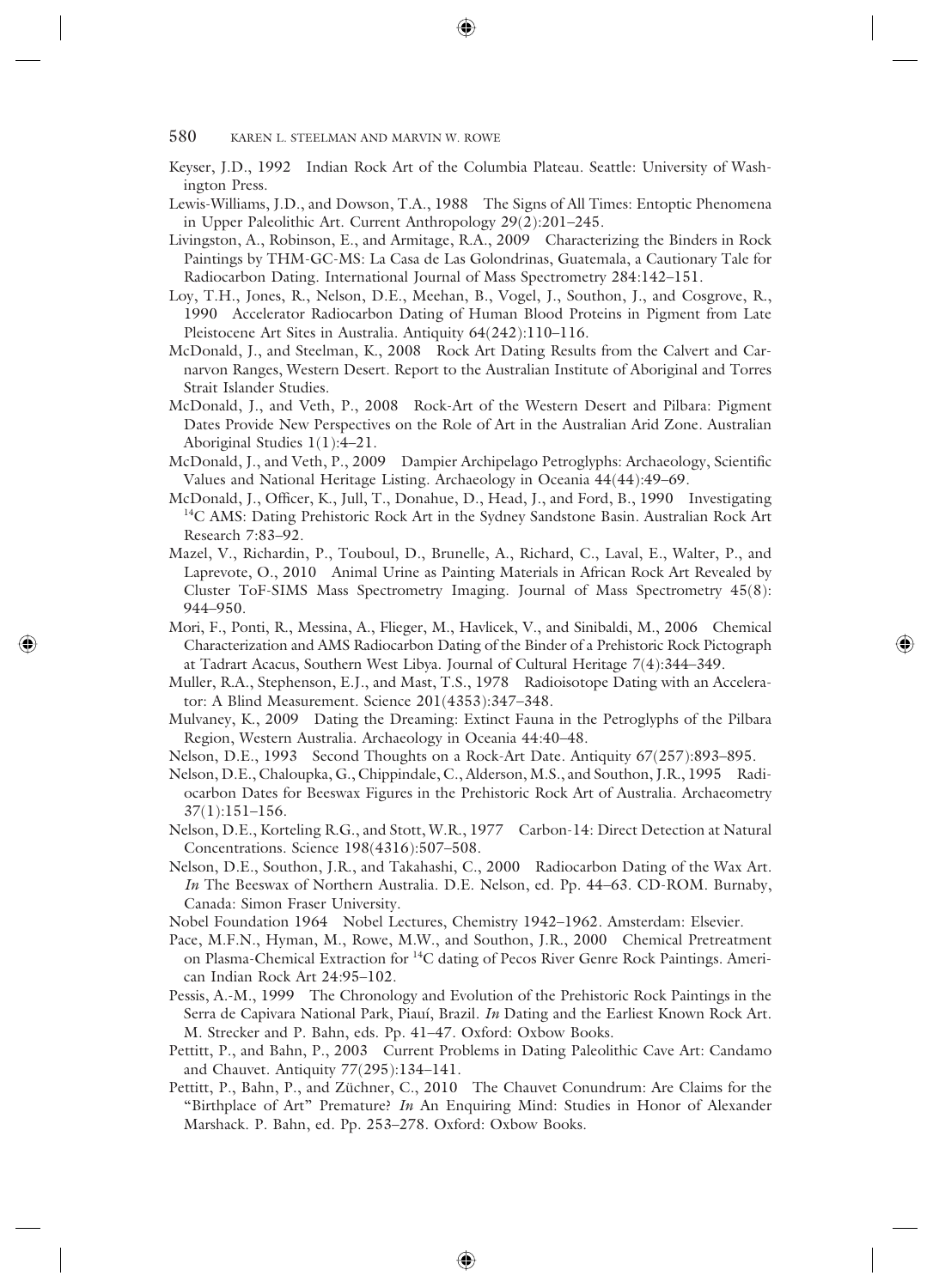Plagnes, V., Causse, C., Fontugne, M., Valladas, H., Chazine, J.-M., and Fage, L.-H., 2010 Cross Dating  $(Th/U<sup>-14</sup>C)$  of Calcite Covering Prehistoric Paintings in Borneo. Quaternary Research 60:172-179.

⊕

- Prous , A. , 1999 Dating Rock Art at Monte Alegre, Brazil . *In* Dating and the Earliest Known Rock Art. M. Strecker and P. Bahn, eds. Pp. 35-40. Oxford: Oxbow Books.
- Reimer, P.J., Baillie, M.G.L., Bard, E., Bayliss, A., Beck, J.W., Blackwell, P.G., Bronk Ramsey, C., Buck, C.E., Burr, G.S., Edwards, R.L., Friedrich, M., Grootes, P.M., Guilderson, T.P., Hajdas, I., Heaton, T.J., Hogg, A.G., Hughen, K.A., Kaiser, K.F., Kromer, B., McCormac, F.G., Manning, S.W., Reimer, R.W., Richards, D.A., Southon, J.R., Talamo, S., Turney, C.S.M. , van der Plicht , J. , and Weyhenmeyer , C.E. , 2009 IntCal09 and Marine09 Radiocarbon Age Calibration Curves, 0–50,000 Years Cal BP. Radiocarbon 51(4):1111-1150.
- Roberts, R., Walsh, G., Murray, A., Olley, J., Jones, R., Morwood, M., Tuniz, C., Lawson, E., Macphall, M., Bowdery, D., and Naumann, I., 1997 Luminescence Dating of Rock Art and Past Environments Using Mud-Wasp Nests in Northern Australia. Nature 387 ( 6634 ): 696 –699 .
- Rowe, M.W., 2001a Dating by AMS Radiocarbon Analysis. *In* Handbook of Rock Art Research. D.S. Whitley, ed. Pp. 139–166. Walnut Creek, CA: AltaMira Press.
- Rowe, M.W., 2001b Physical and Chemical Analysis. *In* Handbook of Rock Art Research. D.S. Whitley, ed. Pp. 190-220. Walnut Creek, CA: AltaMira Press.
- Rowe, M.W., 2009 Radiocarbon Dating of Ancient Rock Paintings. Analytical Chemistry  $81(5):1728-1735.$
- Rowe, M.W., 2012 Bibliography of Rock Art Dating. Rock Art Research 29:118-131.
- Rowe, M.W., and Steelman, K.L., 2003 Comment on "Some Evidence of a Date of First Humans to Arrive in Brazil." Journal of Archaeological Science 30:1349-1351.
- Ruiz J.F., Mas, M., Hernanz, A., Rowe, M.W., Steelman, K.L., and Gavira, J.M., 2006 First Radiocarbon Dating of Oxalate Crusts over Spanish Prehistoric Rock Art. International Newsletter of Rock Art 46:1-5.
- Russ, J., Hyman, M., and Rowe, M.W., 1992 Direct Radiocarbon Dating of Rock Art. Radiocarbon 34(3):867-872.
- Russ, J., Hyman, M., Shafer, H.J., and Rowe, M.W., 1990 Radiocarbon Dating of Prehistoric Rock Paintings by Selective Oxidation of Organic Carbon. Nature 348(6303): 710 – 711.
- Russ, J., Kaluarachchi, W.D., Drummond, L., and Edwards, H.G.M., 1999 The Nature of a Whewellite - Rich Rock Crust Associated with Pictographs in Southwestern Texas . Studies in Conservation  $44(2):91-103$ .
- Schiffer, M.B., 1986 Radiocarbon Dating and the "Old Wood" Problem: The Case of the Hohokam Chronology. Journal of Archaeological Science 13(1):13-30.
- Scott, E.M., and Harkness, D.D., 2000 What Future for Radiocarbon? Radiocarbon  $42(1)$ : 173-178.
- Steelman, K.L., Rickman, R., Rowe, M.W., Boutton, T.W., Russ, J., and Guidon, N., 2002 Accelerator Mass Spectrometry Radiocarbon Ages of an Oxalate Accretion and Rock Paintings at Toca do Serrote da Bastiana, Brazil . *In* Archaeological Chemistry V: Materials, Methods, and Meaning. K. Jakes, ed. Pp. 22-35. Washington, DC: American Chemical Society.
- Stuiver, M., and Pearson, G.W., 1993 High-Precision Bidecadal Calibration of the Radiocarbon Time Scale, AD 1950–500 BC and  $2500-6000$  BC. Radiocarbon  $35(1):1-23$ .
- Stuiver, M., and Polach, H.A., 1977 Discussion: Reporting of 14C Data. Radiocarbon  $19(3)$ : 355-363.
- Stuiver, M., and Reimer, P.J., 1993 Extended 14C Database and Revised CALIB Radiocarbon Calibration Program. Radiocarbon  $35(1):215-230$ .
- Stuiver, M., Reimer, P.J., Bard, E., Beck, J.W., Burr, G.W., Hughen, K.A., Kromer, B., McCormac, G., van der Plicht, J., and Spurk, M., 1998 INTCAL98 Radiocarbon Age Calibration, 24000-0 cal BP. Radiocarbon 40(3):1041-1083.